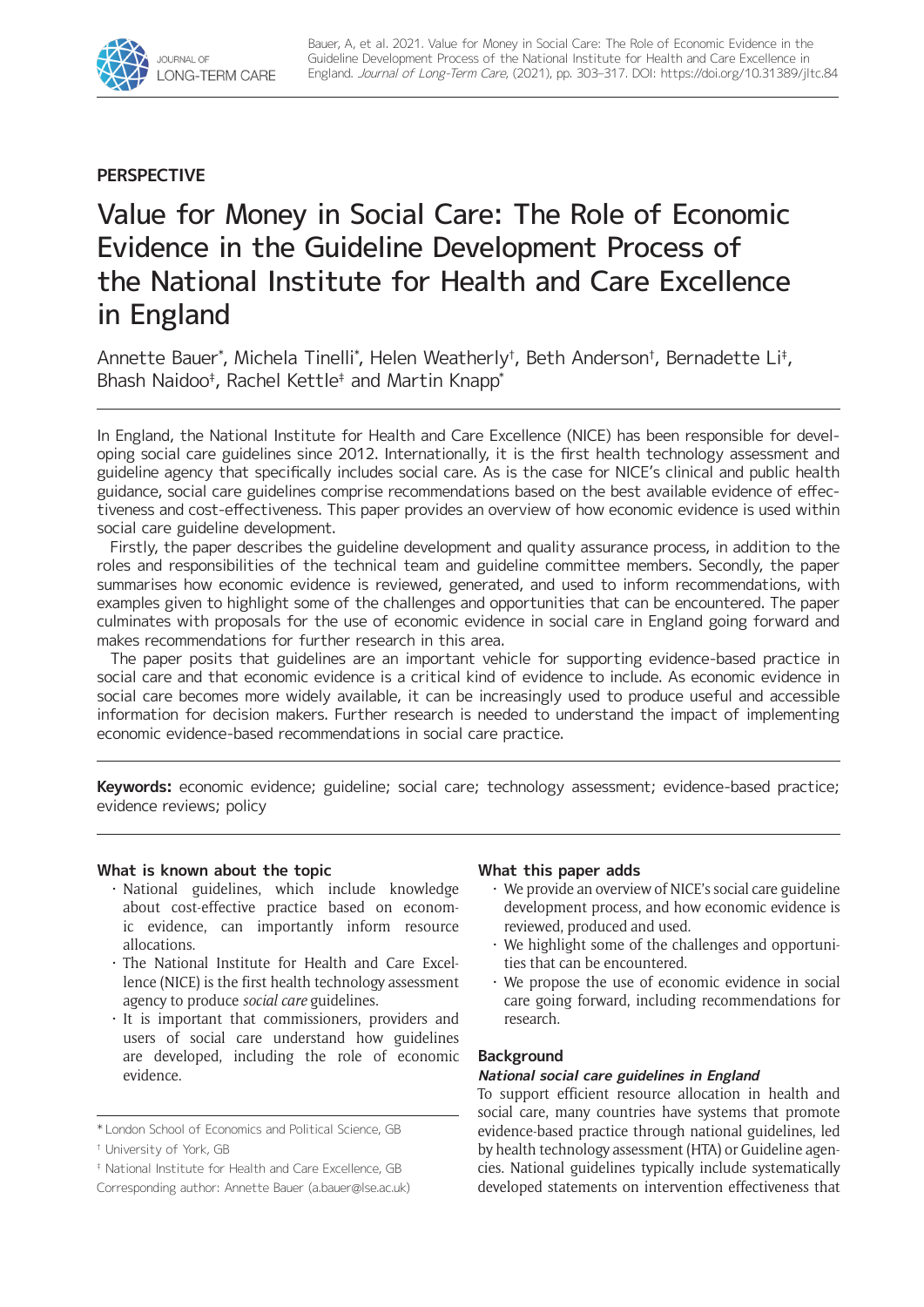seek to assist practitioners, managers and commissioners in their decisions about delivering or funding appropriate care to users of care in specific circumstances (Grimshaw et al., 2004). The body responsible for developing evidence-based guidelines on health, public health and social care in England is the National Institute for Health and Care Excellence (NICE). Whilst originally mandated to develop clinical guidelines, NICE's remit was broadened in 2012 to encompass social care. It is the first national HTA/Guideline agency to develop social care guidelines, therefore offering a unique learning opportunity for other health and care systems. To date, NICE has developed approximately 20 adult social care guidelines (**Table 1**), with each guideline encompassing between 50 and 100 recommendations. Recommendations vary widely with regard to their scope, ranging, for example, from those that describe over-arching principles of care to those focused on specific interventions.

## **Importance of economic evidence in NICE guidelines**

Recommendations made by NICE need to be informed by evidence not only on what works but also on what is considered 'good value for money'. The important role of economic evidence in NICE guidelines goes back to its beginnings in 1999, when NICE was created with the specific purpose to ensure a more equal distribution of healthcare and health outcomes under resource constraints. Since then, economic evaluations have played a key role in informing recommendations (Dakin et al., 2015), providing information about the added benefits from an intervention relative to its costs, in comparison with standard care, using value-for-money thresholds that allow consistent decision making across various areas of health (Ciani & Jommi, 2014; Taylor et al., 2004). (These thresholds are used to inform decisions about recommendations. If, for example, an intervention that is being appraised is more effective than standard practice but also more expensive, it is not immediately clear whether – on economic grounds – to recommend its widespread use. Having a threshold provides a reference point to guide discussions about whether the higher costs are justified by the better outcomes. We discuss cost-effectiveness thresholds later in the paper.)

In some countries, technology appraisal of this kind is used to control upward pressure on prices of care technologies, particularly drugs, and to promote affordable and appropriate pricing consistent with scientific and social judgements (Sorenson, Drummond, & Kanavos, 2008). Cost-effectiveness assessments conducted as part of HTAs, using decision-analytic modelling techniques informed by real-world data or assumptions, have also played an important role in generating evidence about potential costs and outcomes in actual practice (Makady et al., 2018).

## **Importance of evidence-based practice in social care**

Guideline-driven evidence-based practice is newer to social care than to the clinical field (Gould, 2010; Specht, 2013). In part, this is because of challenges of generating evidence on what works for heterogeneous, relatively small populations and contexts (Aaron & Enola, 2003; Matthew Owen & Jeffrey, 2003). Whilst social care is dif-

ficult to define, in England, it typically includes personal care, safeguarding services, and support for people with needs arising from illness, disability, old age or poverty (Weatherly et al., 2017). Delivered through a local 'mixed economy' of statutory and non-statutory providers and funding sources (Wistow et al., 1994), content, coverage and quality of social care can vary considerably between localities depending also on economic, financial and political contexts. Agreeing and implementing consistent approaches to care is therefore both important and challenging.

Historically, social care evidence developed in unstructured ways that are experience-based rather than experiment-based (Gould & Kendall, 2007). Therefore unsurprisingly, there are many fewer (economic) evaluations in social care than in health care (Tinelli et al., 2020). However, the role of national social care guidelines in facilitating evidence-based practice has more recently received attention by some governments, such as in England (Gould & Kendall, 2007; Leng, 2019) and Canada (Beauchamp, 2015). In contrast to what is known about the process and impact of clinical guidelines (Sorenson, Drummond, & Kanavos, 2008), including the positive role they can play in increasing adherence to evidence-based practice and improving patient outcomes (Farrar, Tuffnell, & Sheldon, 2020; Hassan et al., 2005; Hawley et al., 2016), there is limited research describing and analysing the guideline development in social care. A recent national review in England found that few care home staff were aware of the NICE social care guidelines (Leng, 2019), highlighting the need for more information about how they are developed and why they are valuable.

#### **Method**

## **Aims and approach taken in this paper**

In this paper, we describe the NICE approach to development of national social care guidelines, specifically how economic evidence is reviewed, analysed, synthesised and presented to inform practice-focused recommendations. In doing so, we seek to support the social care sector's understanding of, and capacity to engage with and make use of economic evidence. While NICE guidance refers to England, it is widely recognised as of wider international relevance, and referenced as a useful resource for health and care practitioners internationally (Anderson et al., 2018).

We take the following approach to providing this overview. First, in the section 'NICE social care guidelines: history and development process', we describe who has been developing the guidelines, involving which processes, and the types of guidelines produced thus far. Next, in the section 'Economic evidence reviews for NICE social care guidelines' we outline how topics are selected ('Scoping'), how economic evidence is identified, analysed ('Searching for, screening and critical appraisal of economic evidence') and synthesised to inform recommendations of guidelines ('Economic evidence synthesis and interpretation'). Since an important type of evidence used to inform recommendation is produced during the guideline development process in the form of de novo economic analysis, we describe this step in detail.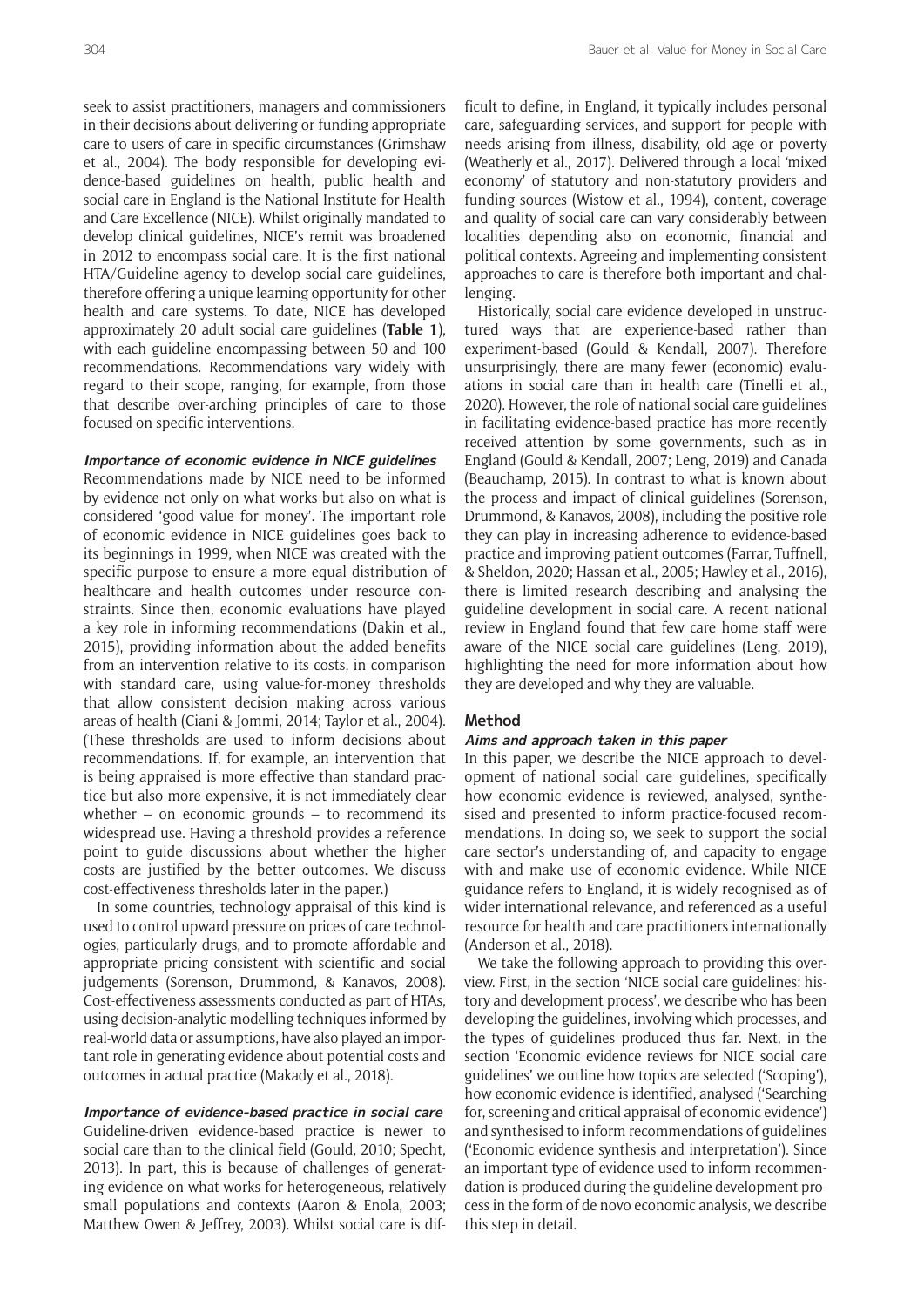| Publication date      | Table 1: Overview NICE guidelines on (adult) social care topics and economic evidence reviews and analyses that were conducted as part of those.<br>Title             | Guideline programme           | Titles of economic evidence                                                       | Type of economic analysis (as outlined in the                                                                                                                                                                                                                                                                                                                                                                                                    |
|-----------------------|-----------------------------------------------------------------------------------------------------------------------------------------------------------------------|-------------------------------|-----------------------------------------------------------------------------------|--------------------------------------------------------------------------------------------------------------------------------------------------------------------------------------------------------------------------------------------------------------------------------------------------------------------------------------------------------------------------------------------------------------------------------------------------|
| 2015                  | mid-life approaches to delay or prevent onset<br>Dementia, disability and frailty in later life<br>(NICE, 2015a)                                                      | Clinical and public<br>health | Evidence review 3 economic model-<br>reviews and economic analysis<br>ling report | modelling report is titled 'Costs and benefits of increas-<br>ing physical activity to prevent the onset of dementia'<br>No economic plan for additional analysis economic<br>'economic plan')                                                                                                                                                                                                                                                   |
| 2015                  | Older people: independence and mental<br>wellbeing (NICE, 2015d)                                                                                                      | Clinical and public<br>health | Evidence review 5; Health economic<br>analysis                                    | puter training; friendship programme; school-based<br>ous wellbeing interventions (arts; internet and com-<br>Cost-utility and cost-consequences analyses of vari-<br>Perspective: Partial societal<br>volunteering)                                                                                                                                                                                                                             |
| 2015                  | learning disabilities whose behaviour challenges<br>Challenging behaviour and learning disabilities:<br>prevention and interventions for people with<br>(NICE, 2015a) | Social care                   | Appendices S,T; Appendix W                                                        | intervention for sleep problems (psychological interven-<br>of psychosocial interventions (parent training), pharma-<br>cological interventions (risperidone aripiprazole) and<br>Cost perspective not stated in economic plan<br>tion, melatonin, combination therapy)<br>Cost-utility analyses                                                                                                                                                 |
| 2015                  | and community or care home settings for adults<br>Transition between inpatient hospital settings<br>with social care needs (NICE, 2015e)                              | Social care                   | Appendix C1;<br>Appendix C3                                                       | unpaid care on cost savings (wider societal perspective)<br>Costs savings analysis of geriatric assessment and care<br>specialist care provided in a specialist unit; usual care<br>vs. usual care; geriatric assessment and care included<br>involved the admission to a general ward under non-<br>Costs perspective: National Health Service (NHS) and<br>Personal Social Services (PSS); impact of including<br>specialist care;<br>explored |
| 2015                  | Older people with social care needs and multiple<br>long-term conditions (NICE, 2015c)                                                                                | Social care                   | Appendix C1; Appendix C3                                                          | planning intervention (Geriatric Resources for Assess-<br>Cost perspective: National Health Service (NHS) and<br>Cost-utility analysis of geriatric assessment and care<br>ment and Care of Elders 'GRACE' model)<br>Personal Social Services (PSS)                                                                                                                                                                                              |
| 2015                  | Home care: delivering personal care and practi-<br>cal support to older people living in their own<br>homes (NICE, 2015b)                                             | Social care                   | Appendix C1; Appendix C3                                                          | Cost perspective: Publicly-funded healthcare and per-<br>Cost-effectiveness of social care service packages that<br>sonal social services (NHS and local authorities)<br>include home care                                                                                                                                                                                                                                                       |
| 2012, updated<br>2016 | Autism spectrum disorder in adults: diagnosis<br>and management (NICE, 2016a)                                                                                         | Clinical and public<br>health | Appendix 18                                                                       | No economic plan for additional analysis                                                                                                                                                                                                                                                                                                                                                                                                         |
|                       |                                                                                                                                                                       |                               |                                                                                   | (Contd.)                                                                                                                                                                                                                                                                                                                                                                                                                                         |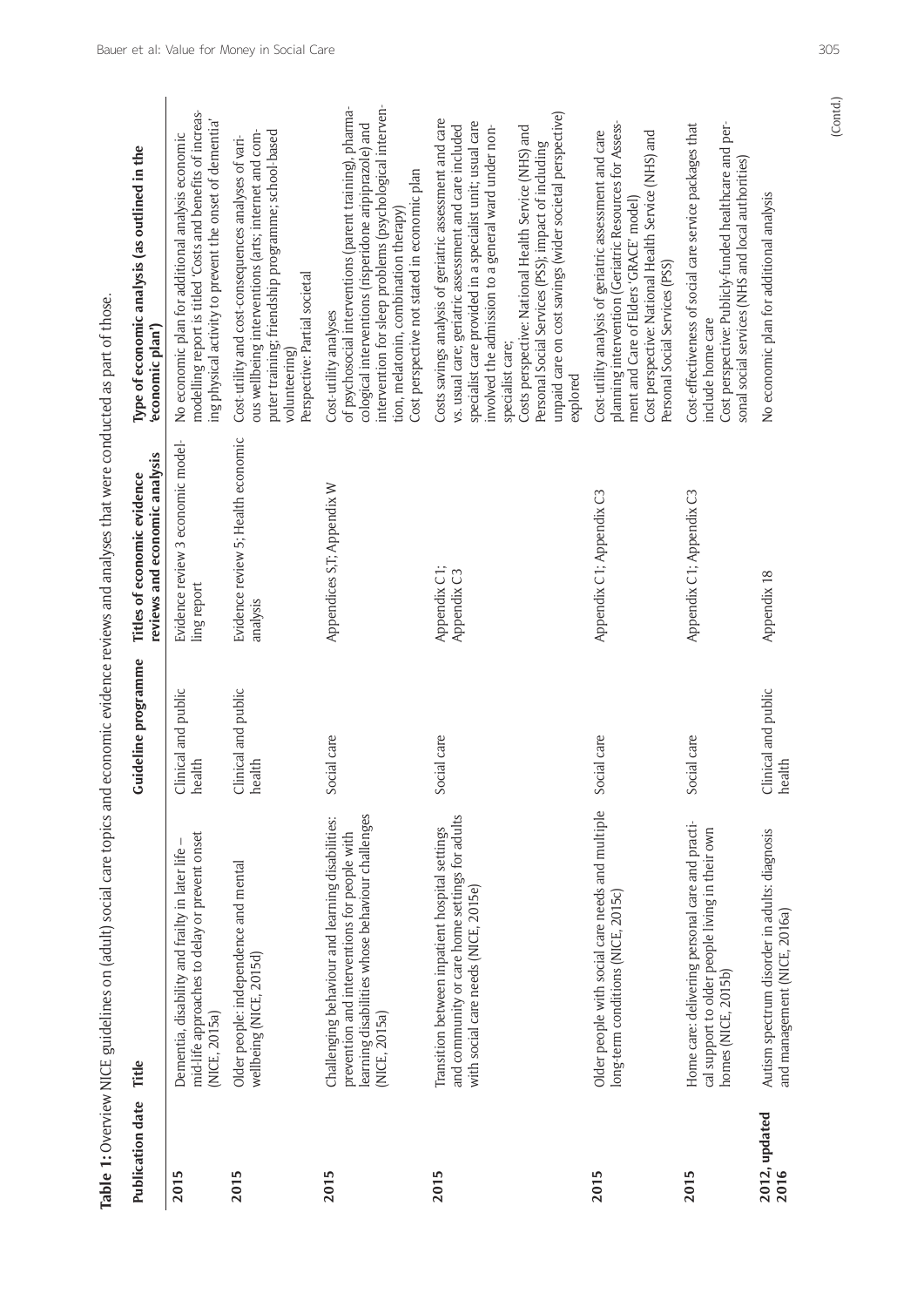| <b>Publication date</b> | Title                                                                                                                    | Guideline programme               | reviews and economic analysis<br>Titles of economic evidence    | Type of economic analysis (as outlined in the<br>economic plan')                                                                                                                                                                                                                                                                                                                                                                                        |
|-------------------------|--------------------------------------------------------------------------------------------------------------------------|-----------------------------------|-----------------------------------------------------------------|---------------------------------------------------------------------------------------------------------------------------------------------------------------------------------------------------------------------------------------------------------------------------------------------------------------------------------------------------------------------------------------------------------------------------------------------------------|
| 2016                    | disabilities: prevention, assessment and manage-<br>Mental health problems in people with learning<br>ment (NICE, 2016b) | Clinical and public<br>health     | Appendix S                                                      | No economic plan for additional analysis                                                                                                                                                                                                                                                                                                                                                                                                                |
| 2016                    | settings and community or care home settings<br>Transition between inpatient mental health<br>(NICE, 2016b)              | Social care                       | Appendix C1; Appendix C3                                        | in early stages of bipolar disorder, vs. generic outpatient<br>Costs utility analysis of various interventions for people<br>6 weeks manual-based psychoeducational intervention<br>psychological intervention; guideline-based pharmaco-<br>logical treatment; 3-staged psychological intervention;<br>treatment; interventions include: 2-year multi-staged<br>Costs perspective: National Health Service (NHS) and<br>Personal Social Services (PSS) |
| 2017                    | Intermediate care including reablement<br>(NICE, 2017)                                                                   | Social care                       | Appendix C1; Appendix C3                                        | Cost-savings analyses of nurse-led, bed based intermedi-<br>ate care and (home care) reablement vs. standard care;<br>Cost perspective: National Health Service (NHS) and<br>Personal Social Services (PSS)                                                                                                                                                                                                                                             |
| 2018                    | Decision-making and mental capacity<br>(NICE, 2018b)                                                                     | Social care                       | Appendix C1; Appendix C3                                        | Cost perspective: National Health Service (NHS) and<br>Cost-utility analysis of advance care planning<br>Personal Social Services (PSS)                                                                                                                                                                                                                                                                                                                 |
| 2018                    | Care and support of people growing older with<br>learning disabilities (NICE, 2018a)                                     | Social care                       | Appendix C2<br>Appendix B;                                      | Cost perspective: National Health Service (NHS)<br>Cost-utility analysis of annual health checks                                                                                                                                                                                                                                                                                                                                                        |
| 2018                    | lenges: service design and delivery (NICE, 2018d)<br>Learning disabilities and behaviour that chal-                      | ial care<br><b>Soc</b>            | Appendix C2, Appendix C3                                        | Cost-utility (threshold) analysis of additional respite care<br>Cost perspective: National Health Service (NHS) and<br>Personal Social Services (PSS)                                                                                                                                                                                                                                                                                                   |
| 2018                    | Dementia: assessment, management and support<br>for people living with dementia and their carers<br>(NICE, 2018c)        | Clinical and public<br>health     | Appendix E; Appendix J                                          | stimulation, reminiscence, exercise, music, occupational<br>Cost-utility analyses of various non-pharmacological<br>Cost perspective: National Health Service (NHS) and<br>functional ability or wellbeing (including cognitive<br>interventions that support cognitive functioning,<br>Personal Social Services (PSS)<br>therapies or training)                                                                                                        |
| 2019                    | End-of-life care for adults in the last year of life:<br>service delivery (NICE, 2019a)                                  | Clinical and public<br>dth<br>hea | documents; Economic appendix<br>Included in all evidence review | services and models, and various end-of-life community<br>services that reduce inappropriate admission, and/or<br>support people stay in their preferred place of death<br>Cost perspective: National Health Service (NHS) and<br>Costs-savings (threshold) analyses of out-of-hours<br>Personal Social Services (PSS)                                                                                                                                  |
|                         |                                                                                                                          |                                   |                                                                 | (Contd.)                                                                                                                                                                                                                                                                                                                                                                                                                                                |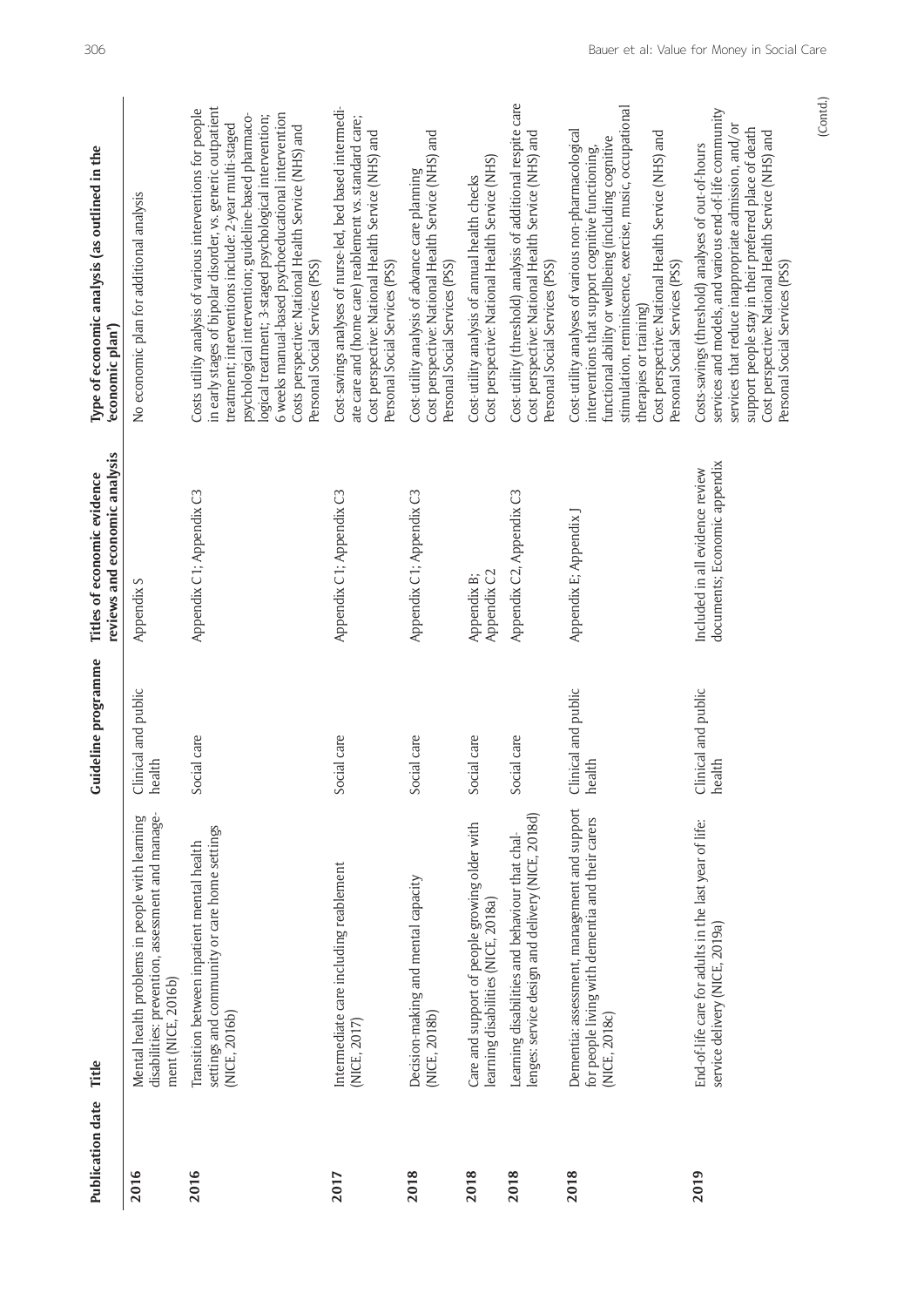| Publication date Title    |                                                                                                                              | <b>Guideline</b> programme    | reviews and economic analysis<br>Titles of economic evidence        | Type of economic analysis (as outlined in the<br>economic plan')                                   |
|---------------------------|------------------------------------------------------------------------------------------------------------------------------|-------------------------------|---------------------------------------------------------------------|----------------------------------------------------------------------------------------------------|
| 2020                      | Supporting adult carers (NICE, 2020h)                                                                                        | Social care                   | Included evidence review docu-<br>ments (A to I)                    | Cost-utility and cost-minimisation analyses of replace-<br>Cost perspective: Societal<br>ment care |
| Guidelines in development |                                                                                                                              |                               |                                                                     |                                                                                                    |
| 2021                      | To be completed Safeguarding adults in care homes (NICE, 2020g)                                                              | Clinical and public<br>health | Only evidence review H (8) includes<br>economic evidence Appendix J | Cost-utility analyses of face-to-face training and<br>Cost perspective: Social care<br>e-learning  |
| To be completed<br>2022   | homeless through being roofless (NICE, 2020d)<br>Integrated health and care for people who are                               | Clinical and public<br>health | Not yet available                                                   | Not yet available                                                                                  |
| To be completed<br>2022   | Adults with complex needs: social work interven-<br>tions including assessment, care management<br>and support (NICE, 2020a) | Social care                   | Not yet available                                                   | Not yet available                                                                                  |
| Not yet known             | Advocacy services for adults with health and<br>social care needs (NICE, 2020b)                                              | Social care                   | Not yet available                                                   | Not yet available                                                                                  |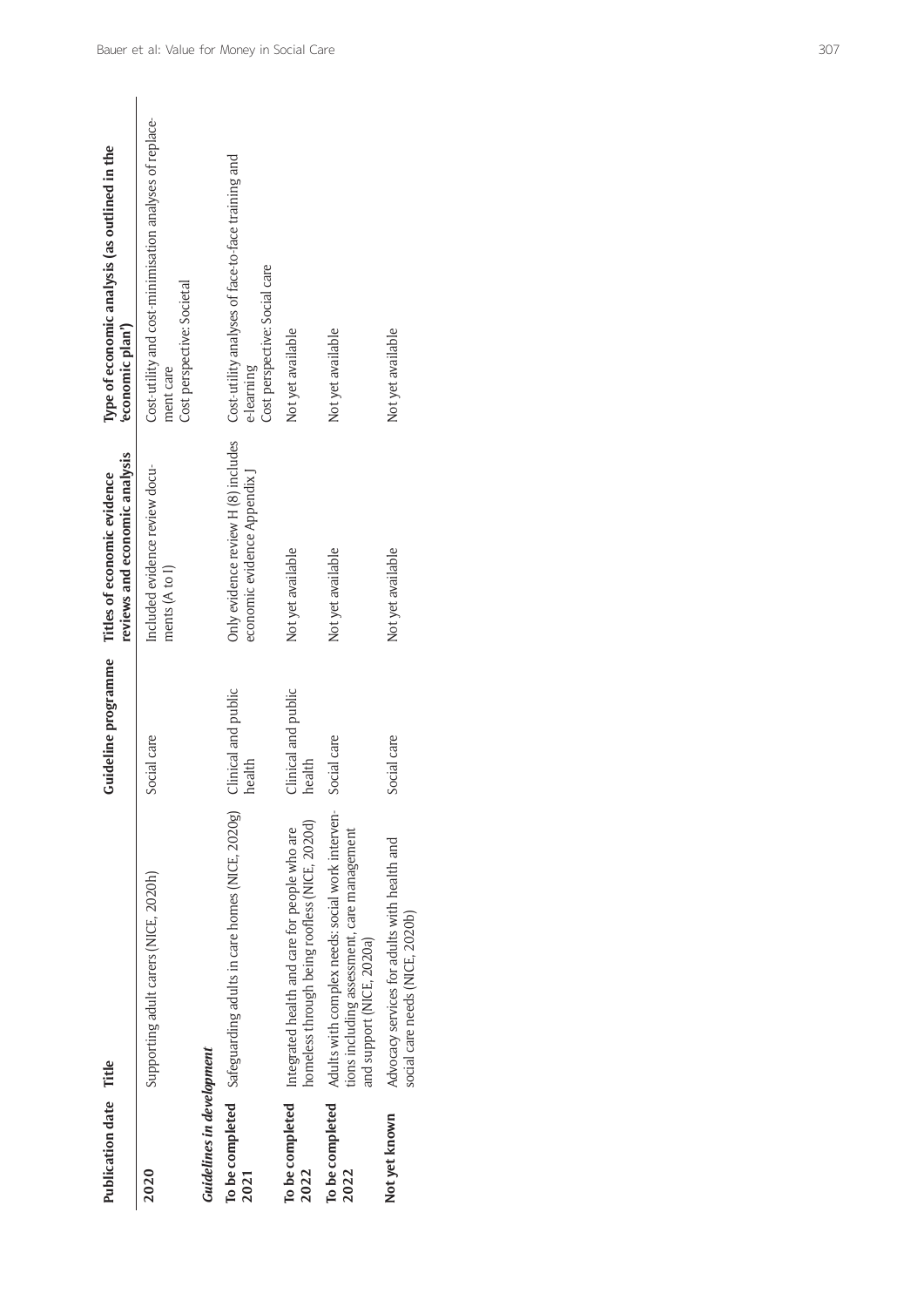## **NICE social care guidelines: History, the manual and actors**

#### History and progress until now

From 2012 to 2017, social care guidelines were produced by the NICE Collaborating Centre for Social Care (NCCSC), a partnership of five organisations led by the Social Care Institute for Excellence, commissioned by NICE (Social Care Institute for Excellence, 2020). Partners comprised the EPPI-Centre at University College London, Research in Practice, Research in Practice for Adults and the Care and Policy Evaluation Centre (CPEC; formerly Personal Social Services Research Unit) at the London School of Economics and Political Science. The CPEC team was responsible for reviewing and synthesising economic evidence and conducting economic analysis. Since 2018, the National Guideline Alliance (NGA), based at the Royal College of Obstetricians and Gynaecologists, has developed NICE social care guidelines.

As mentioned, at least twenty guidelines relevant to adult social care were developed or are currently in development. Exact numbers are difficult to determine as some of the social care-relevant guidelines were developed under clinical and public health programmes, such as those for dementia or autism.

## Manual and stages of guideline development

The process of developing guidelines, including the role of reviewing economic evidence, is set out in the NICE methods manual (NICE, 2020c). A variety of evidence is considered, consisting of qualitative studies, quantitative studies including cost-effectiveness evidence and expert testimonies. Studies are systematically reviewed by a technical team and, guided by independent topic expert committees (the 'guideline committee'), transformed into practice recommendations. Structured guideline development group meetings – scheduled to take place every 6–8 weeks, on average – form the backbone of this process. These meetings – which are chaired by a subject matter expert and held in accordance with NICE processes – involve the committee assessing the evidence emerging from the reviews and agreeing its reliability and usefulness for informing recommendations.

As in the clinical and public health fields, guideline development in social care includes an assessment of economic value ('Is it worth it?'), in addition to assessment of value ('Does it work?') (Leng, 2019). Other considerations are also taken into account, such as equity and feasibility of implementation (NICE, 2020e). For example, for social care guidelines, an important part of the review process includes eliciting evidence on social care users' and carers' experiences so that recommendations reflect acceptability, accessibility and choice.

In terms of eliciting economic evidence, the guideline development involves two main steps: data from systematic reviews and additional economic analysis in the form of modelling based on published data; both types inform recommendations. NICE sets out a reference case for how review and economic analysis methods should look, which we will describe in more detail in the next chapter.

The process of developing a social care guideline can be lengthy (up to 24 months, depending on its scope) and involves multiple organisations and individuals from diverse backgrounds working in close collaboration (**Figure 1**). Whilst there are many activities involved, from consultation to revision, quality assurance and sign-off, the main focus of this paper is on the *development stage*, conducted primarily by the technical team and the guideline committee.

#### Actors

The technical team, based at the NGA or another developer organisation, reviews evidence and presents it to the guideline committee in accessible format. The team includes information specialist(s), reviewer(s) and economist(s) who collaborate with NICE and the guideline committee, and are responsible for: supporting the committee, and documenting their recommendations, discussions and decisions; conducting evidence reviews and syntheses; and ensuring appropriate methods are used. The guideline committee is an independent advisory group that ultimately co-authors the guideline (NICE, 2020c). Committee members are appointed following a voluntary application process and include prac-



**Figure 1:** Overview of the NICE guideline development process and focus of the paper on the development stage.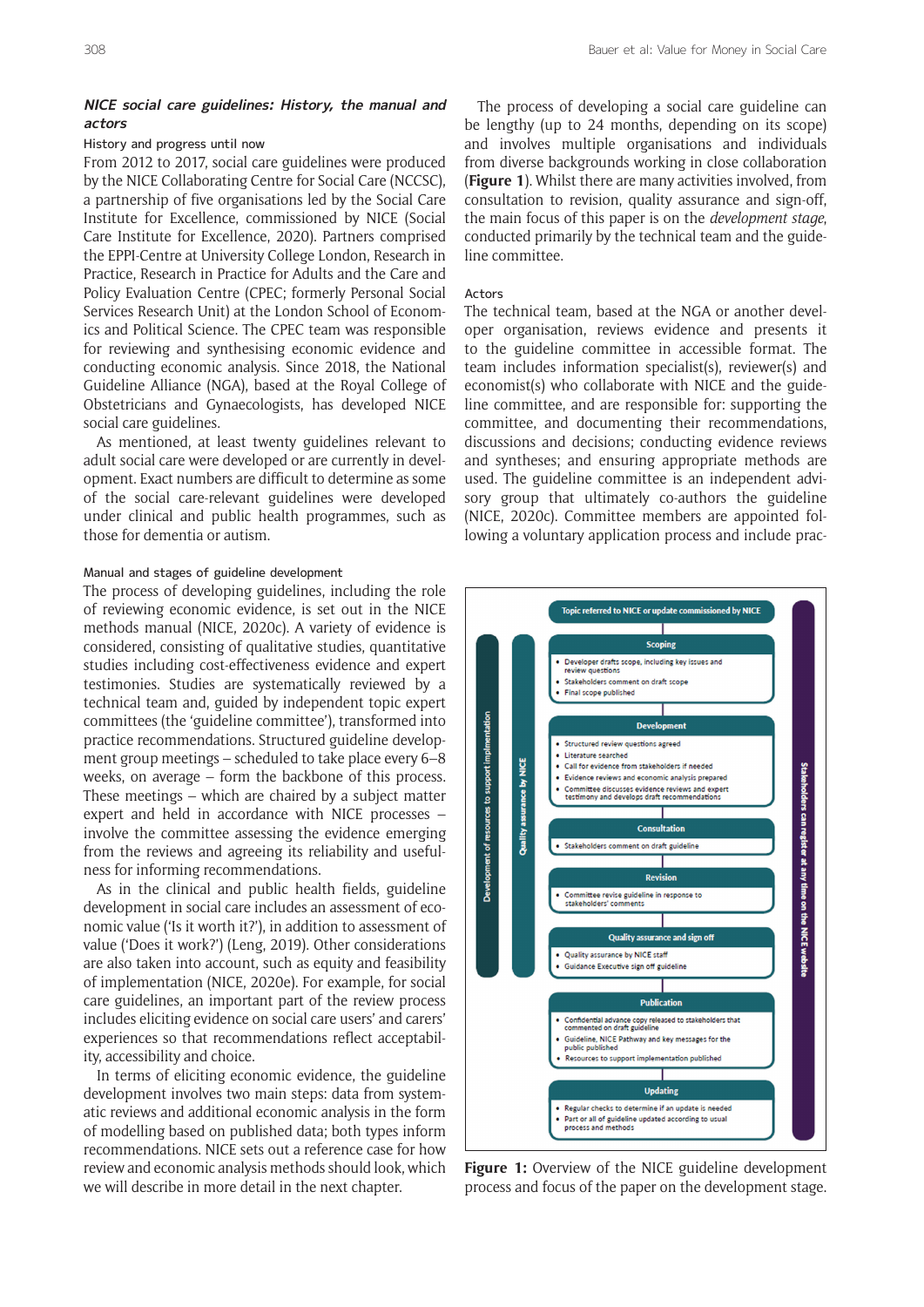titioners, commissioners, service providers, people with lived experience and carers, and researchers. They meet regularly (every 1.5 months) over the course of the guideline development process (c.18 months). At those meetings, the committee prioritises and interprets evidence presented to them by the technical team, and develops recommendations for practice, taking account of stakeholder views. Registered stakeholders, that is, organisations that want to be involved in the process, can apply to attend a workshop that informs development of the scope, which is then published for consultation (NICE, 2020i). Stakeholders can also register at any time during the development, including during the final consultation period. Draft guidance is published for formal consultation. In this way, a large and diverse group of people can influence final recommendations.

## **Economic evidence reviews for NICE social care guidelines**

**Table 1** presents an overview of NICE adult social care guidelines and the economic evidence reviews and analyses that were conducted as part of those. This includes guidelines already published and those in development under different guideline programmes. A commentary on a subset of those is available on the Economics of Social Care Compendium (ESSENCE) website (Tinelli et al., 2020).

An important part of the development process is the review of evidence, which includes review of *economic* evidence. There are a number of steps. The *scoping* of the guideline involves deciding the extent of the area and subject matter to be addressed: this includes formulating review questions, including questions of cost-effectiveness, and identifying priorities for any original economic analyses as part of guideline development. *Searching* of literature includes development of search strategies, which are then applied to electronic databases to identify relevant (economic) studies. *Screening* involves decisions about which (economic) studies should be included, based on predefined inclusion and exclusion criteria. *Critical appraisal* includes assessment of relevance and quality of included (economic) studies. *Evidence synthesis* refers to summarising findings into evidence statements. Finally, the *analysis* step includes interpretation of evidence and formulation of recommendations. The guideline development process also involves generating new evidence in the form of *additional economic analysis*. In addition to a wide range of other evidence on effectiveness and views and experiences, the guideline committee will, therefore, use two main sources of cost-effectiveness evidence: 1) economic evaluation studies that are published, identified and summarised in the reviews; and 2) additional economic analyses. More detail on those two methods is provided below.

## Scoping

As mentioned, the review of evidence starts with development of a scoping document for the topic area, including the rationale for looking at the topic, aims of the guideline, areas to be covered, and draft review questions.

Areas covered by the guideline, and which are subject to evidence reviews, are defined by populations, interventions and comparators, practice approaches, settings and outcomes. The scope for a new topic generally includes 10–15 review questions, although there can be far fewer (3–4 questions), depending on the topic in question and the overall timeframe for delivery. Review questions in social care relate to effectiveness, cost-effectiveness, views and experiences of service users, carers, practitioners in relation to interventions, or aspects of service delivery. Every question about effectiveness is accompanied by a question about cost-effectiveness (e.g., 'What is the effectiveness and cost-effectiveness of crisis-response interventions?').

## Searching for, screening and critical appraisal of economic evidence

#### Published evidence

NICE offers different approaches for identifying and synthesising published evidence. Working with the guideline committee, the technical team can make decisions about which types of evidence to prioritise for inclusion, set out in the systematic review protocol, found on the NICE website. For example, they might decide to consider or exclude studies from particular countries, or consider studies published only after a certain year, particularly if there have been major recent service reforms. Whilst in clinical guidelines the main source of (cost-)effectiveness evidence is usually taken from randomised controlled trials, in the *social care* field a wider set of study designs is more common and appropriate. This might include studies in which the control group (i.e., the group receiving 'standard' care) is not randomised, or sometimes even studies with no control group (e.g., high-quality observational studies, in which typically large number of people are followed over time and where the receipt of a particular intervention can be linked to outcomes).

In terms of the type of economic evaluation conducted, for clinical topics (and many public health topics) costutility analysis is most common. In cost-utility analysis, the difference in total costs between the two study groups is compared with the between-group difference in healthrelated quality of life (expressed in quality-adjusted life years). For *social care* topics, other types of economic evaluations are more common and are considered in the review process. This includes cost-savings, cost-effectiveness and cost-consequences studies (explained below). The guidelines 'Transition between inpatient mental health settings and community or care home settings' and 'Intermediate care including reablement' offer examples of the types of cost-savings analyses not uncommon in the social care field, which investigate costs savings from NHS and/or social care perspective (**Table 1**).

In addition, studies might be reviewed if they only measure a partial set of costs or outcomes. For example, studies that measure important aspects of service use and costs can be helpful in adding to the evidence for interventions already known to work. If they can demonstrate potential cost savings or no difference in costs, some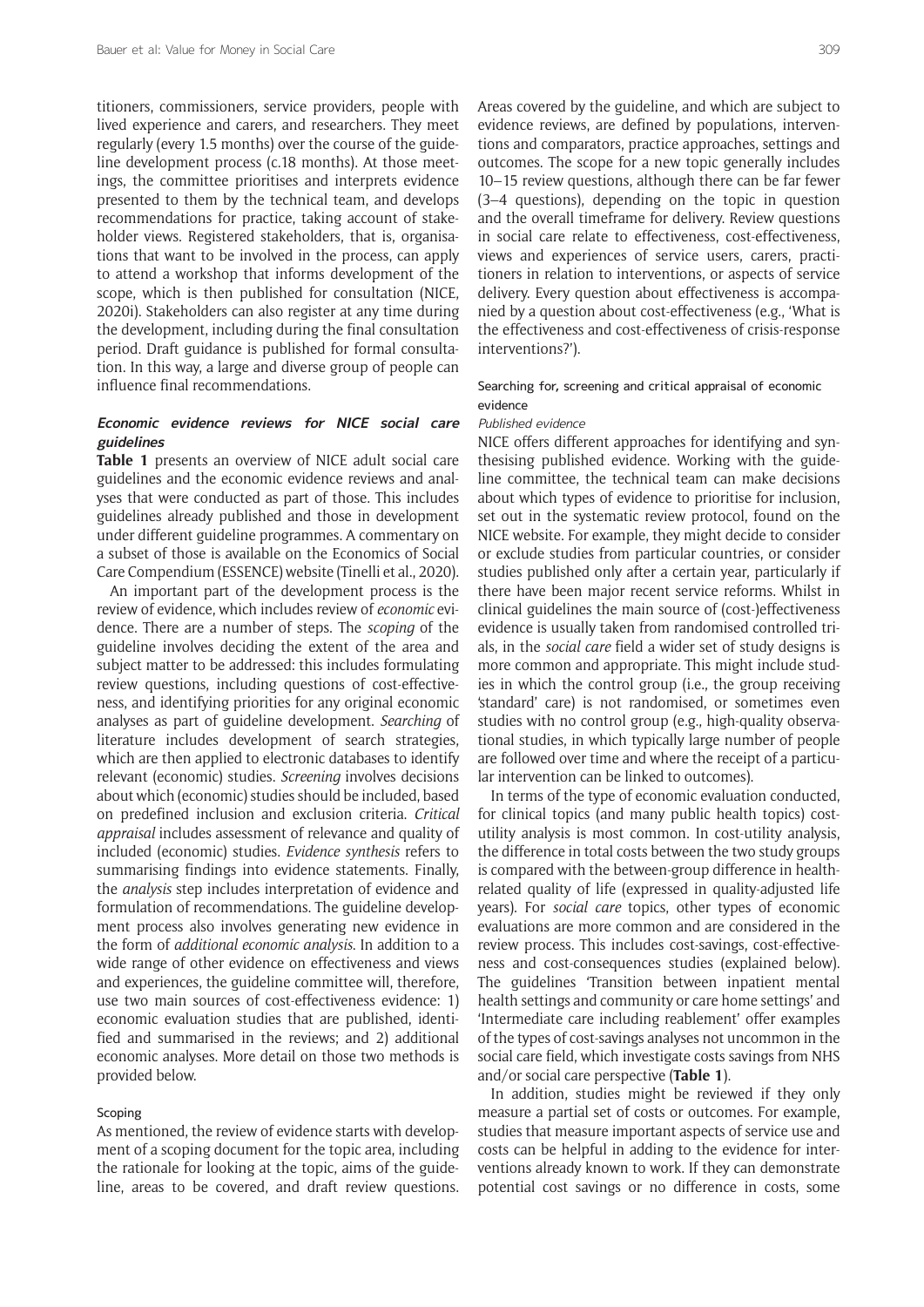conclusions might be drawn by the committee about the likely cost-effectiveness. For all economic studies included in the review, data extraction is conducted by the economist. Economic evidence tables are downloadable for each guideline from the NICE website. For included economic studies, applicability and quality are assessed on a range of criteria: whether all relevant costs and outcomes were included; design and time-horizon of the study; relevance to the review question or the guideline more generally. Checklists for assessing relevance and quality of economic studies are available in the NICE manual (NICE, 2020c).

#### Additional economic analysis

As mentioned earlier, in addition to considering evidence from reviewed studies, the guideline committee considers findings from any de novo economic analyses conducted by the economist in the technical team. NICE uses what it calls an 'economic plan', a document that outlines areas in which additional economic analyses will be carried out, prioritising two or three review questions for modelling. The economist, together with the guideline committee, drafts the economic plan during the early stages of guideline development. An abbreviated version of the plan can be found on the NICE website under the respective guideline. NICE requests that additional economic analyses should be carried out for areas of interventions or service delivery likely to have greatest impact on costs and benefits. In social care, the final choice of areas for economic analyses is strongly influenced by availability of data to carry out additional analyses. NICE provides guidance on prioritising economic areas in its manual. A detailed description of the additional economic analysis can be found on the NICE website as part of the evidence reviews. Features of the additional economic analyses in social care and associated challenges are described below.

*Types of analyses.* The economic analysis typically uses decision-analytic modelling, such as a decision tree or Markov modelling (Squires & Tappenden, 2011), although other methods are sometimes used too (in particular,when data that are available do not permit use of such a model). In modelling, the pathway of 'events' likely to occur for people who receive an intervention (e.g., a particular care or support package) is compared to the pathway for those who do not. An example of an 'event' is the admission to a care home. Costs (and outcomes) are then attached to model states (Squires & Tappenden, 2011). In comparison to the clinical field, a lot less evidence and data are available for social care topics. Additional economic analysis might therefore involve relatively simple modelling techniques. In addition, more assumptions need to be made to fill data gaps. The guideline committee has an important role in informing assumptions about model parameters, and on filling data gaps. Other experts might be contacted by the technical team to inform assumptions.

*Population and intervention coverage.* For each analysis, the population and intervention are specified. The population is described in terms of age group, gender, setting, health or social care condition. The intervention needs to be funded by the public sector with a social care focus and can either benefit the person using services or their carer (NICE, 2020c). The intervention is typically an innovative

or existing intervention that is not yet considered 'standard care'. The comparator refers to one or more interventions routinely delivered by the social care sector.

*Time horizon.* The time horizon refers to the number of months or years covered by a model. Whether a shortor long-term model is more appropriate depends on the expected impact on costs and outcomes. The aim of a model is to capture all costs and outcomes relevant to the decision. Modelling utilises data from various published sources. Typically, a wider range of relevant costs and outcomes can be included in the analysis than would be feasible through primary data collection carried out for a single study. This includes extrapolation of costs and outcomes known or expected to occur as a result of the intervention beyond a typical study period. An example is costs and outcomes linked to an ongoing need for home care, which might be influenced by interventions that seek to restore or maintain a person's independence (e.g., reablement).

*Perspective on costs.* An important decision for the economic analysis concerns the types of costs that should and can be included. This decision refers to the perspective of the analysis, and it has an important influence on findings and recommendations. The focus of NICE is on costs to the health and social care sectors, but other costs might be included as part of sensitivity (scenario) analysis if relevant. In social care, the contribution of unpaid care is often important. Carer time and skills represent resources to which costs can be attached. Hours of unpaid care typically make up a high proportion of the overall care provided for someone using social care (Brimblecombe et al., 2018). However, until recently few evaluations have measured hours of unpaid care and therefore there is limited knowledge about the impact of interventions on this key resource. In addition, there is currently no agreed approach as to how unpaid care should be costed in monetary terms (indeed carer time can be represented on the benefit side), which complicates comparisons of these costs across evaluations.

*Methods for considering outcomes.* Whilst for clinical and public health guidelines, only or primarily health effects can be considered, in social care there is no such restriction and all benefits as they are experienced by people using services or their carers can be included. In social care guidelines, the consideration of user and carer outcomes and experiences is particularly important (Bauer et al., 2020) and can influence the need for adapting processes of guideline development such as how evidence is reviewed, and selection of guideline committee members (NICE, 2018e). The decision about which outcomes are included in the analysis determines the type of economic evaluation. If outcomes are expressed in the form of quality-adjusted life years (QALYs), which combines quantity and quality of life in a single measure, then it is called a *cost-utility analysis*. For clinical guidelines this is the type of analysis that NICE expects, whilst in social care other types of economic evaluations are also accepted. However, a cost-utility analysis needs to be conducted as the 'basecase' (=main) analysis (NICE, 2020c). Additional analysis can include *cost-effectiveness analysis*, in which costs are compared against outcomes presented in 'natural units'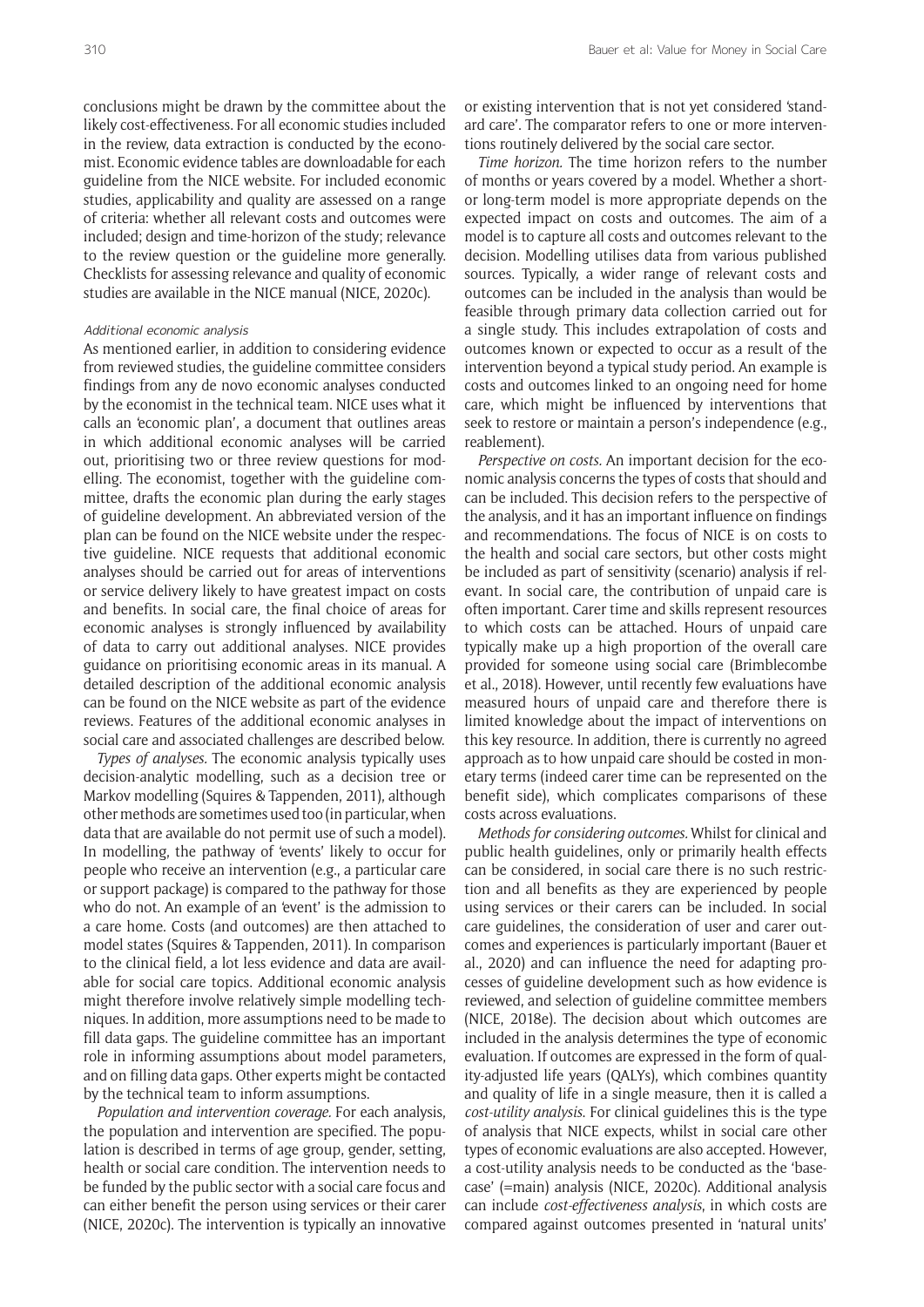(e.g., independence in activities of daily living), *costconsequences analysis*, which evaluates several outcomes alongside the costs, *cost-benefit analysis*, which converts outcomes into monetary values, or *cost-minimisation analysis*, which only considers costs expended versus costs saved (Drummond et al., 2015).

Different from clinical and public health guidelines, NICE allows the inclusion of capability or social care-related quality of life measures such as the ICEpop CAPability measure (ICECAP) and Adult Social Care Outcome Toolkit (ASCOT) in economic analysis, which have the potential to be used as an alternative to EQ-5D or other measures that allowtransformation into QALYs. Two factors prevent their wider use at the moment: measures are still relatively new compared to their counterparts in the health field, and therefore for many topic areas no economic evaluations exist which use those outcome measures, which means that there is a limited evidence base on which NICE's economic analysis could draw (although this is changing). There is currently no recognised threshold against which to compare cost-per-outcome-unit estimates that would allow deriving conclusions about whether a (positive) change in outcome due to an intervention is large enough to justify their additional costs.

One important parameter for undertaking modelling is the size of change in outcomes in the intervention versus control group. This is often called the effect size, and it strongly depends on population characteristics, service infrastructure, and other contextual factors. For example, effects of interventions that seek to reduce care home admissions might be different depending on how many care homes are available in the locality, or the availability of home care and unpaid care. In the clinical field, there are studies that synthesise findings on effects across different regions or subgroups and carry out analysis to adjust for some of the above factors, but this kind of evidence rarely exists in social care contexts, mainly because there are too few studies. It is thus important to identify an evaluation carried out in a setting that is sufficiently similar to the one relevant to the national context.

*Sources of data to inform the analysis.* Modelling tends to rely on data already published rather than requiring new data collection. The economist typically carries out pragmatic searches to identify relevant literature. Various types of data are required for modelling; these include data on costs, service use, unpaid care, prevalence or incidence for health or social care conditions or events (e.g., number of people admitted to care homes) and mortality. Data might be taken from: national statistics; national sources for costs of health and social care activity such as the *Unit Costs of Health and Social Care* (Curtis & Burns, 2019) and NHS Reference Costs (NHS Digital, 2020); national audits or registries; databases of service activity, performance and finance data routinely collected by local authorities. Where data are lacking, expert views, including from the guideline committee, can inform the estimates.

*Sensitivity analysis.* In economic evaluations, and in particular in decision-analytic modelling, there are various sources of uncertainty, and so additional sensitivity analysis is carried out to investigate the impact of these uncertainties in model inputs on the final results.

Different approaches are possible, including deterministic sensitivity analyses (e.g., scenario, threshold, one-way or multi-way sensitivity analysis) and probabilistic sensitivity analysis (Drummond et al., 2015).

*Discounting and inflation.* Costs and outcomes need to be discounted (e.g., at 3.5%) when the analysis covers time periods longer than one year because the general tendency of individuals (and society as a whole) is to prefer to enjoy benefits sooner rather than later, and to incur costs later rather than sooner. On the cost side, for example, money can be invested and generate interest, which means that it is rational to prefer having a certain amount of money now than being given the exact same amount in the future. In addition, costs need to be inflated if they refer to an earlier price year to reflect increase in salaries and prices over time.

## Economic evidence synthesis and interpretation Economic evidence statements

Economic evidence statements are summaries of economic evidence reviewed and of any additional economic analysis carried out. They present the detail of the study findings, together with interpretations based on study strengths, limitations or characteristics. They conclude with whether an intervention is likely to be cost-effective (for a given population). Social care guidelines published before 2019 include economic evidence statements in the full guideline, and from 2019 these are presented in the separate evidence reviews. An example of an evidence statement isshown in **Box 1**, together with considerations that were made (for the same guideline) by the committee for review questions for which no economic evidence had been identified (**Box 2**).

#### Findings from economic analyses

Findings from economic evaluations are often presented as an incremental cost effectiveness ratio (ICER), which is the difference in costs for people who used the intervention (compared with those who did not) divided by the additional gain in a particular outcome (e.g., health- or social care-related quality of life) between the two groups.

If the outcome is health-related quality of life (used in cost-utility analysis), then the ICER is expressed as cost per QALY gained. The advantage of presenting findings in this way is that it can make it easier to make a decision about the cost-effectiveness if the HTA body has already agreed a cost-effectiveness threshold value representing the health opportunity cost (i.e., the QALYs that could have been generated elsewhere from the same resource). NICE has a threshold of between £20,000 and £30,000 per QALY. Interventions below this range are more likely to be recommended by NICE than interventions above the range. NICE does not have a threshold for any other outcome measure.

If the outcome is presented in natural units, the ICER refers to cost per unit change for this particular outcome (e.g., activities of daily living). To decide whether an intervention is cost-effective, a judgement would be required as to whether the decision-maker thinks that the additional outcome associated with the intervention is worth the additional cost (measured on a standardised scale).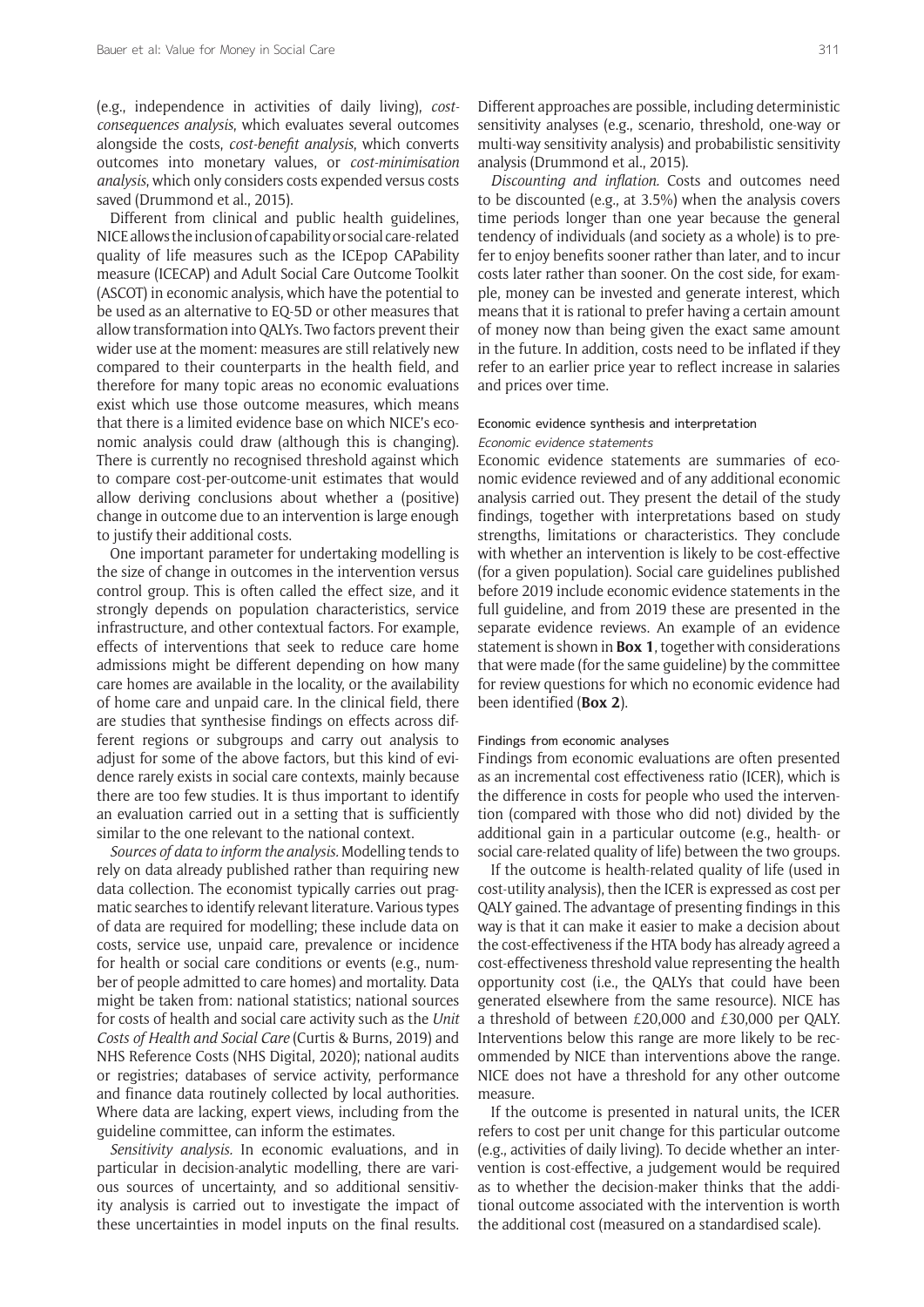**Box 1:** Example of an economic evidence statement on advance care planning (from NICE social care guideline 'Decision-making and mental capacity' NG108, consultation draft, December 2017, p325).

'There is a large amount of economic evidence that Advance Care Planning for people reaching end of life can reduce the costs of hospital care. The quality of evidence is mixed and refer to a wide range of different settings; most studies were from the US. No conclusions can be drawn about total costs or outcomes from those studies. A systematic review of economic evidence (Dixon et al., 2015 +) summarized findings on identified cost savings in the majority of economic evaluations of advance care planning; they found that those primarily referred to reductions in hospital use; this ranged from USD 64,827 for the terminal hospital stay to USD 56,700 for total healthcare costs over the past 6 months for people with dementia and USD 1,041 in hospital costs over the last week of life for those with cancer; however, neither individual health and wellbeing outcomes nor other costs – including those of community health and social care and those from a societal perspective (unpaid care, out-of-pocket expenditure) – were not captured so that no final conclusions could be drawn about cost effectiveness. A systematic review of economic evidence (Klingler et al, 2016 +) summarized findings on cost savings identified in the majority of economic evaluations; most individual studies measured hospital costs but did not include a comprehensive cost perspective; cost savings ranged from USD 1,041 to USD 64,830; studies which evaluated programme costs were relatively small amounting to 6 to 15% of cost savings. A single cost-effective study (Abel et al 2013, +) found that individuals in a hospice setting who used advance care plans spent considerable less time in hospital in their last year of life (IG 18.1 vs. CG 26.5 days, p < 0.001); mean cost of hospital treatment during the last year of life for those who died in hospital was  $£11,299$ , those dying outside of hospital £7,730; MD 3,569; p < 0.001.'

**Box 2:** Example of economic considerations by the guideline committee (from NICE social care guideline 'Decision making and mental capacity' NG108, consultation draft, December 2017; p293).

'The Guideline committee discussed if there were cases where involvement of an Independent Mental Capacity Advocate would make things more effective and it was suggested by some that there had been a definite improvement in change of accommodation decisions. It was noted that whilst the quality of decision-making might improve it could lead to higher care costs; however, there were also substantial improvement in quality of life. It was suggested that the involvement of Independent Mental Capacity Advocates leads to better decision making and ensures that decision makers have a better understanding of benefits and burdens, and enhances compliance with the best interest process. More generally, the Guideline committee thought that since most recommendations were required by law, monies were already being spent. However, by recommending what they consider good practice, the Committee thought this would this might help to increase cost-effectiveness as outcomes were likely to improve while costs potentially remain at similar levels. In particular they thought by getting it right at every stage of the process (from Decision making, Independent advocacy, Assessing capacity, Best interest decisions, Deprivation of Liberty Safeguards and the Court of Protection), this would ensure that practice adhered to the law and that unlawful actions were prevented. This could prevent costly scrutiny by the Court of Protection if that case would otherwise have been brought to them. The Committee referred to evidence from the Cardiff Report of Welfare Cases that showed that the average cost of a personal welfare case was £13,000 and that this estimate was likely to reflect the lower end. The Committee thought that if the recommendations in the Guideline were used correctly, there was likely to be less reason for complaints processes or legal hearings as a result of disputes and other objections. However, the Committee thought that it was important to emphasise that this must not discourage court applications to determine complex and significant decisions, i.e., those with impact on Article 8 rights or those on end-of-life issues that required judicial decisions. Those were part of good practice and could not be prevented. However, the Committee thought by following the recommendations in the Guideline there would be a reduction in unnecessary and avoidable applications thus creating capacity for the courts to deal with matters that warrant their attention. The best way to achieve such increases in capacity was to ensure that professionals were legally literate and apply the Mental Capacity Act lawfully. The Committee thought that improved practice as a result of practice that followed the recommendations reduced the need for financial 'end loading' of expensive complaints and legal processes and led to better health and social care outcomes of people.'

An important limitation of using cost-per-QALY thresholds when deciding whether an intervention is cost-effective is that most social care interventions have multiple goals, of which health-related quality of life is only one, or indeed it might be irrelevant. The impact of social care interventions on health-related quality of life can be quite small especially when compared with clinical interventions. In addition to having the threshold range by NICE, it is thus helpful to place findings in a context by comparing them with studies which have evaluated interventions for similar populations and with similar goals.

Caveats and assumptions of the analysis that might influence its findings are explained in the economic report or in the accompanying/supplementary evidence review document. In addition, executable versions of the analysis are available on request during consultation by registered stakeholders. It can be important for stakeholders to look at this when assessing how relevant the evidence is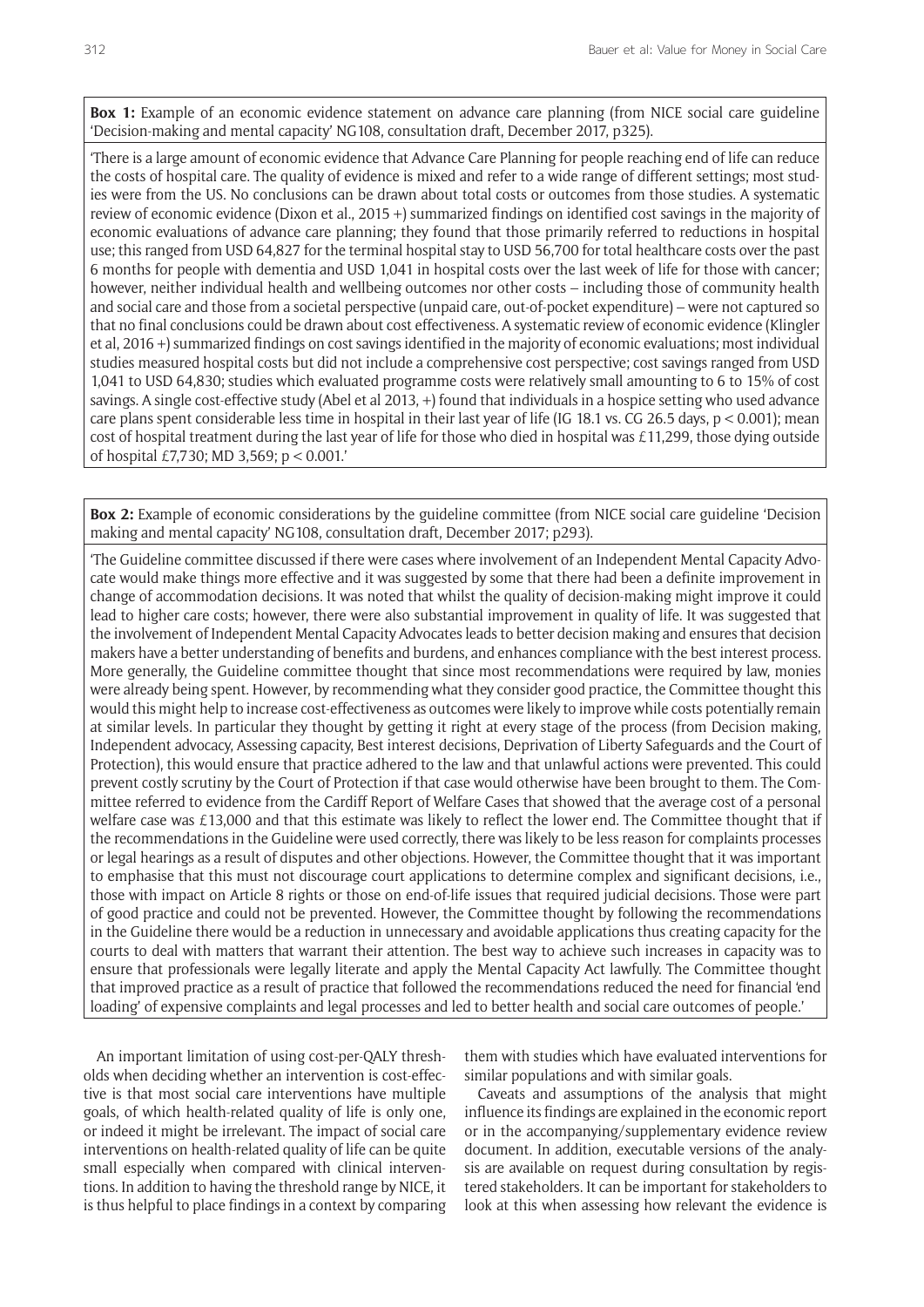to them, and to inform additional considerations for their local setting. The guideline committee will also have discussed relevance, limitations and applicability of the analysis when formulating recommendations. These might be documented in the guideline or relevant appendices. For example, the guideline 'Intermediate care including reablement' includes an economic consideration explaining how recommendations on offering home-based intermediate care might apply differently for different localities depending on their health care infrastructure, and that – especially in rural areas – it might not be cost-effective to offer home-based intermediate care as an alternative to bed-based intermediate care (NICE, 2017 p.192).

#### Recommendations in guidelines

The recommendations are the most important outcome of the guideline development. During the review process, the technical team presents the (economic) evidence statements for each review question to the guideline committee. The committee draws recommendations, which are updated iteratively as additional evidence is identified. Recommendations are derived directly from evidence statements, and NICE provides explanations as to which evidence statement(s) supported the recommendations. The 'Evidence to recommendations' section of the guideline (since 2018, this is 'Committee discussion of the evidence') details some of the Committee's considerations. **Table 2** provides examples of recommendations informed by economic evidence and presents the summarised economic evidence that informed the recommendation as it can be found in the guideline documents.

Recommendations have different 'strengths' reflecting the quality and quantity of the evidence that supports them. This is reflected in their wording: the types of recommendations and examples from social care guidelines are shown in **Table 3**.

Evidence statements can be strengthened or supplemented by committee consensus agreement. In some circumstances, the committee can also make recommendations in the absence of evidence if it can achieve consensus and provide a clear rationale for the expected benefit for the population of interest. This occurs more often in social care than in most areas of healthcare. Recommendations expected to have resource implications need to be supported by legislation (e.g., Health and Social Care Act 2014; Equality Act 2010; Mental Capacity Act 2005) or by existing recognised national guidelines. Social care guidelines can also refer directly to, or include specific recommendations from, existing guidelines accredited by NICE. For those not yet accredited, an

**Table 2:** Examples of recommendations in NICE adult social care guidelines informed by economic evidence.

#### **Recommendations informed by Economic evidence supporting recommendation economic evidence**

Transition between inpatient hospital settings and community or care home settings for adults with social care needs **NICE guideline [NG27]**

| 1.3.10 Start a comprehensive<br>assessment of older people with<br>complex needs at the point of<br>admission and preferably in a<br>specialist unit for older people. | Economic evidence statement 1 (Page 102)<br>Evidence from 1 high-quality systematic review and meta-analysis (Ellis et al 2011 $++$ )<br>suggested that comprehensive geriatric assessment and care provided on specialist units<br>was likely to be cost-effective compared with non-specialist care. Findings from the study<br>showed positive health and wellbeing outcomes for individuals and cost savings from a<br>hospital perspective.<br>Additional economic analysis was carried out to test the likely impact of the intervention on<br>health and social care and unpaid care costs in a UK context and found that comprehensive<br>geriatric assessment and care provided on specialist units was likely to lead to cost savings<br>from a health and social care perspective and to at least offset costs if costs of unpaid care<br>were included. |
|------------------------------------------------------------------------------------------------------------------------------------------------------------------------|---------------------------------------------------------------------------------------------------------------------------------------------------------------------------------------------------------------------------------------------------------------------------------------------------------------------------------------------------------------------------------------------------------------------------------------------------------------------------------------------------------------------------------------------------------------------------------------------------------------------------------------------------------------------------------------------------------------------------------------------------------------------------------------------------------------------------------------------------------------------|
| Intermediate care including reablement NICE guideline [NG74]                                                                                                           |                                                                                                                                                                                                                                                                                                                                                                                                                                                                                                                                                                                                                                                                                                                                                                                                                                                                     |

| memorante care meruding reductions river garacting prover                                                                                                                                                                                                                       |                                                                                                                                                                                                                                                                                                                                                                                                                                                                                                                                                                                                                                                                                                                                                                                                                                                                                                                                                                                                                                                                                                                                                                                                                                                                                                                                                                                             |
|---------------------------------------------------------------------------------------------------------------------------------------------------------------------------------------------------------------------------------------------------------------------------------|---------------------------------------------------------------------------------------------------------------------------------------------------------------------------------------------------------------------------------------------------------------------------------------------------------------------------------------------------------------------------------------------------------------------------------------------------------------------------------------------------------------------------------------------------------------------------------------------------------------------------------------------------------------------------------------------------------------------------------------------------------------------------------------------------------------------------------------------------------------------------------------------------------------------------------------------------------------------------------------------------------------------------------------------------------------------------------------------------------------------------------------------------------------------------------------------------------------------------------------------------------------------------------------------------------------------------------------------------------------------------------------------|
| 1.4.5 Consider bed-based inter-<br>mediate care for people who are<br>in an acute but stable condition<br>but not fit for safe transfer home.<br>Be aware that if the move to<br>bed-based intermediate care takes<br>longer than 2 days it is likely to be<br>less successful. | Economic evidence statement EcBB1 (Pages 94–95)<br>Evidence from 2 economic evaluations (Harris et al. $2005 +$ +; Walsh et al. $2005 +$ +), which<br>compared nurse-led units (in hospital or on hospital site) with standard care in medical<br>wards, suggested that the intervention led to the same or better outcomes at possibly<br>higher costs. Both studies evaluated costs and outcomes between baseline and follow-up of<br>$6$ months $(\ldots)$ .<br>From both studies it was unclear whether the intervention would offset costs if a follow-up<br>time of more than 6 months and a more comprehensive cost perspective was applied. ()<br>it was concluded that additional economic analysis was needed in order to derive recom-<br>mendations about the cost-effectiveness of this type of intervention. In particular, a limited<br>perspective on costs in both studies meant that important resource implications in regards<br>to home care and care home were not included.<br>Results from our additional economic analysis suggested that mean costs were £610 lower<br>in the intervention group, but this finding was highly sensitive to changes in some of the<br>parameters. In particular, a delay in discharge from the intermediate care unit by a few days<br>turned the cost savings into a negative cost difference (and thus favouring standard care). |
|                                                                                                                                                                                                                                                                                 |                                                                                                                                                                                                                                                                                                                                                                                                                                                                                                                                                                                                                                                                                                                                                                                                                                                                                                                                                                                                                                                                                                                                                                                                                                                                                                                                                                                             |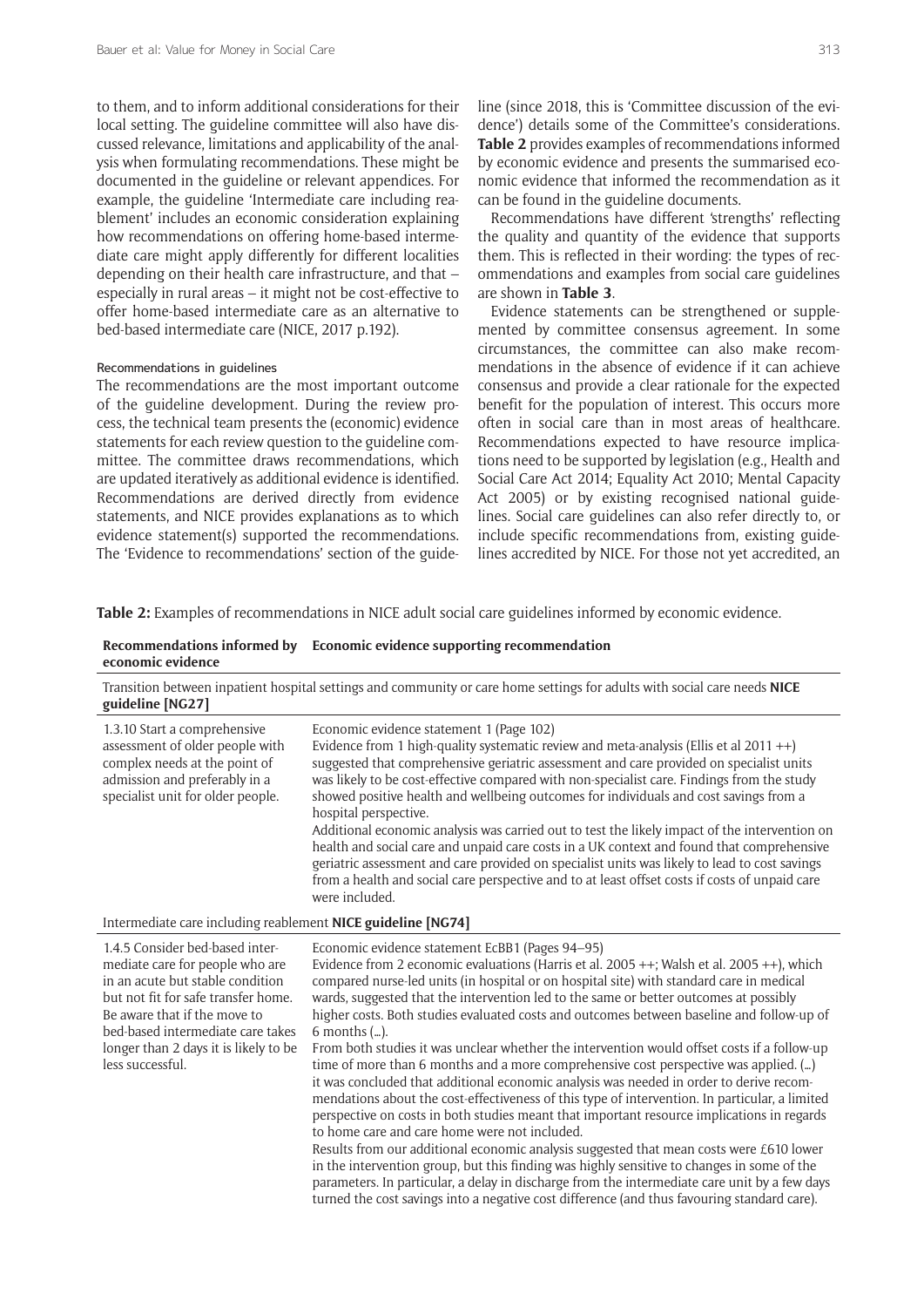| Strength of recommendation<br>& wording             | <b>Strengths of evidence</b><br>required                         | Implication                                                       | <b>Examples from NICE social care</b><br>guidelines                                                                                                                                                                                                                                               |
|-----------------------------------------------------|------------------------------------------------------------------|-------------------------------------------------------------------|---------------------------------------------------------------------------------------------------------------------------------------------------------------------------------------------------------------------------------------------------------------------------------------------------|
| Very strong (must; must not)                        | Legislation                                                      | There is a legal<br>duty to implement<br>the recommenda-<br>tion. | 'As a minimum, independent advocacy must<br>be offered by local authorities as described in<br>the Care Act 2014, Mental Capacity Act 2005<br>and Mental Health Act 2007.' (Rec. 1.1.8;<br>NG108)                                                                                                 |
| Strong<br>(directive, e.g., offer; do not<br>offer) | Evidence clearly displays<br>that benefits outweigh<br>harms     | The recommenda-<br>tion should be<br>implemented.                 | 'Develop and use communication protocols<br>and procedures to support admissions.' (Rec.<br>$1.31$ ; NG27)<br>'Offer reablement as a first option to people<br>being considered for home care, if it has been<br>assessed that reablement could improve their<br>independence.' (Rec. 1.4.4 NG74) |
| Weak<br>(e.g., consider)                            | Evidence shows closer<br>balance between ben-<br>efits and harms | The recommen-<br>dation might be<br>implemented.                  | 'Consider home care support for older people<br>with low to moderate needs to avoid, delay<br>or reduce future dependency on health and<br>social care services.' (Rec. 1.3.2; NG21)                                                                                                              |

#### **Table 3:** Types of recommendations in NICE guidelines.

assessment needs to be conducted using relevant tools such as AGREEII (Brouwers et al., 2010). This approach was used to consider guidance on tools and ways of working to support effective or accurate recognition and reporting of safeguarding concerns in care homes (NICE, 2020f). Evidence might be supplemented by expert testimony in an area where evidence is limited. In such cases, the committee identifies experts to invite to a meeting and asks them to provide evidence on particular review questions. Finally, research recommendations are developed in areas in which the review process discovered important gaps in (economic) evidence.

## **Discussion**

We sought to provide a comprehensive overview of the process by which economic evidence informs national social care guidelines in England. Social care guidance by NICE plays an important role in driving evidence-based cost-effective social care practice (NICE, 2019b). It also provides a potential vehicle for developing innovative social care economic evaluation methods, although NICE has not always managed to keep updated with recent methodological challenges and developments (Sculpher & Palmer, 2020). In addition, the work by NICE helps to identify gaps in (economic) evidence, thereby identifying potential research priorities that could be considered by the National Institute for Health Research (NIHR), UK Research and Innovation and other research-funding bodies. This is part of a virtuous circle between research, practice and policy: newly generated evidence from research funded by such national bodies is considered as part of the guideline review process and, in turn, can lead to new or updated recommendations (Turner, Bhurke, & Cook, 2015).

Economic evidence in social care in England – although much more developed than in most other countries – is still scarce in comparison to economic evidence in clinical and public health fields due to challenges in collecting high-quality data (Weatherly et al., 2020) and a general

under-investment in adult social care research (Knapp et al., 2010; Tinelli et al., 2020). There could be further development and use of methods for when other evidence is sparse, such as use of decision analytic modelling (Squires & Tappenden, 2011), expert elicitation (Bojke et al., In press) and value of information (Fenwick et al., 2020). The use of digital technologies or of artificial intelligence and machine learning linked to social care devices might allow data collection in real time whilst reducing human data collection burden. As economic evaluations become more prevalent in social care, it is important that decision makers are aware of the evidence and know how best to use it.

Since the outcomes of the guideline development process potentially influence future social care practice and research priorities, it is important that stakeholders understand how and why guidelines are developed. With this knowledge, health and social care practitioners, managers and commissioners can better interpret the evidence and apply recommendations to practice, while people who use services and carers can better understand the type and quality of care they might expect to receive. Furthermore, there is opportunity for ongoing sector improvement if diverse groups of stakeholders are involved in guideline development and dissemination in future.

When HTAs of drugs or clinical interventions consider cost-effectiveness in their review process, it is often one of the most important criteria in determining whether a new drug is recommended (Cerri, Knapp, & Fernández, 2014; Dakin et al., 2015). It would be useful to understand the influence of economic evidence on recommendations (also in relation to other criteria such as effectiveness, acceptability, equity and needs) across *social care* guidelines. It would also be useful to understand how recommendations informed by economic evidence have been implemented in practice, and whether they led to the expected costs and benefits. Another need is to understand which guidance areas cannot be covered by economic evidence, how those are reflected in research recommendations, and compare those across guidelines.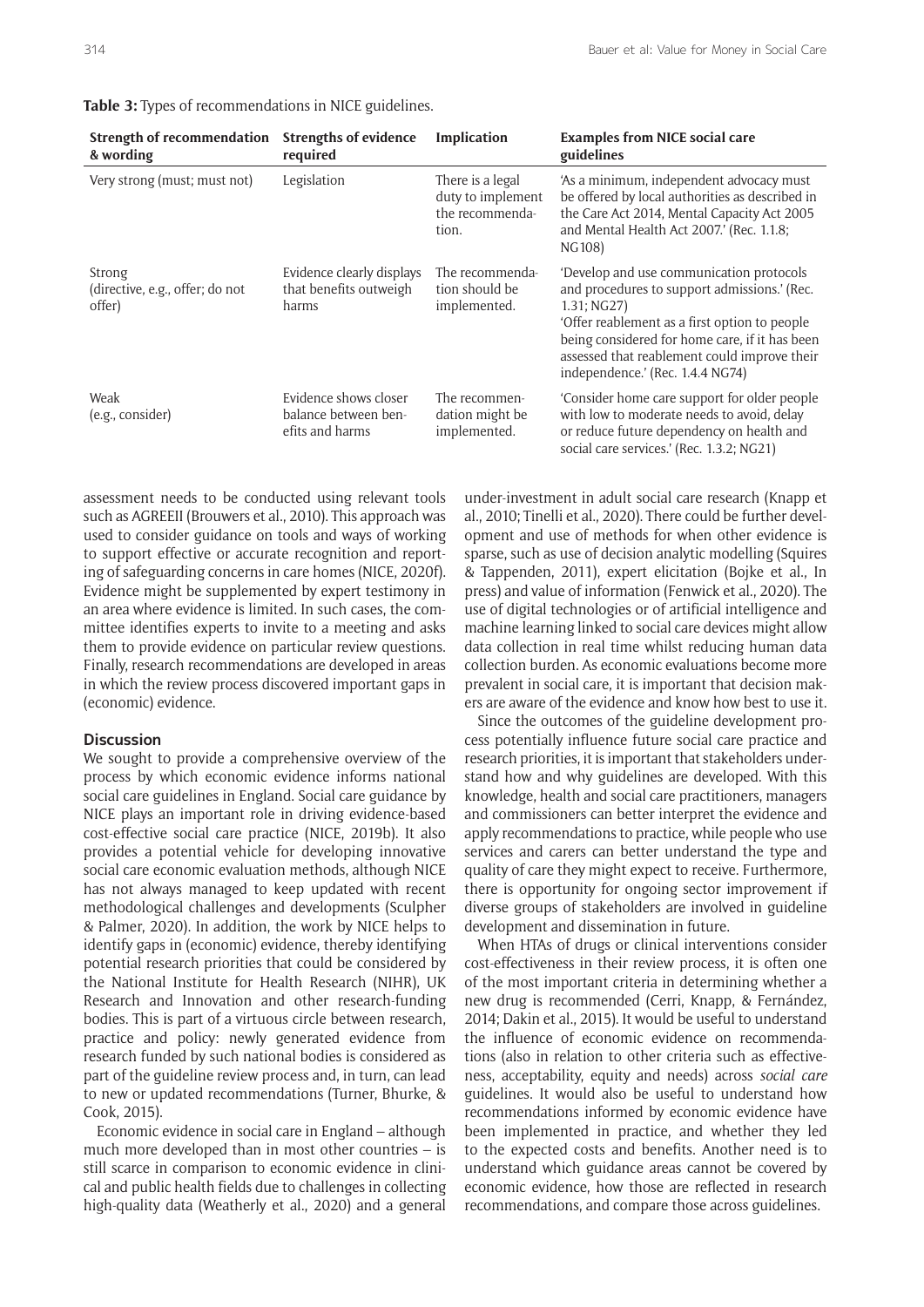#### **Competing Interests**

AB is former economist for the NICE Collaborating Centre for Social Care (NCCSC). BA is former Associate Director for NCCSC, Head of Research & Information for SCIE, and lead partner in NCCSC. She is currently employed by York Health Economics Consortium (YHEC). BL is former technical adviser at the National Institute for Health and Care Excellence (NICE). BN is senior technical adviser at NICE. RK is technical adviser at NICE. MK is former economic lead in the NCCSC partnership. HW and MT have no conflict of interest.

## **References**

- **Aaron, R** and **Enola, KP.** 2003. 1. Practice Guidelines and the Challenge of Effective Practice. In (pp. 1–14). New York: Columbia University Press.
- **Anderson, BE, Singh, SP, Stansfield, C** and **Liabo, K.** 2018. The International Perspective on Healthcare Transition. In Hergenroeder, AC and Wiemann, CM (eds.), *Health Care Transition: Building a Program for Adolescents and Young Adults with Chronic Illness and Disability*, 269–278. Cham: Springer International Publishing. DOI: [https://doi.org/10.1007/978-3-319-72868-1\\_28](https://doi.org/10.1007/978-3-319-72868-1_28)
- **Bauer, A, Wittenberg, R, Ly, A, Gustavsson, A,**  Bexelius, C, Tochel, C, Sudlow, C, et al. 2020. Valuing Alzheimer's disease drugs: A health technology assessment perspective on outcomes. *International Journal of Technology Assessment in Health Care*, 36: 297–303. DOI: [https://doi.org/10.1017/](https://doi.org/10.1017/S0266462320000574) [S0266462320000574](https://doi.org/10.1017/S0266462320000574)
- **Beauchamp, SD** and **Dionne, C.** 2015. The Development of Practice Guidelines in the Social and Human Sciences. *Canadian Psychology/Psychologie canadienne*, 56(4): 357–367. DOI: [https://doi.org/10.1037/](https://doi.org/10.1037/a0038811) [a0038811](https://doi.org/10.1037/a0038811)
- **Bojke, L, Soares, M, Fox, A, Jankovic, D, Claxton, K, Morton, A, Colson, A,** et al. In press. *Developing a reference protocol for expert elicitation in health care decision making.* Retrieved from.
- **Brimblecombe, N, Fernandez, J-L, Knapp, M, Rehill, A** and **Wittenberg, R.** 2018. Review of the international evidence on support for unpaid carers. *Journal of Long-term Care* (September), 25–40. DOI: <https://doi.org/10.31389/jltc.3>
- **Brouwers, MC, Kho, ME, Browman, GP, Burgers, JS, Cluzeau, F, Feder, G, Consortium, ANS,** et al. 2010. Development of the AGREE II, part 2: Assessment of validity of items and tools to support application. *CMAJ: Canadian Medical Association journal = journal de l'Association medicale canadienne*, 182(10): E472–478. DOI: [https://doi.](https://doi.org/10.1503/cmaj.091716) [org/10.1503/cmaj.091716](https://doi.org/10.1503/cmaj.091716)
- **Cerri, KH, Knapp, M** and **Fernández, JL.** 2014. Decision making by NICE: Examining the influences of evidence, process and context. *Health Econ Policy Law,* 9(2): 119–141. DOI: [https://doi.org/10.1017/](https://doi.org/10.1017/S1744133113000030) [S1744133113000030](https://doi.org/10.1017/S1744133113000030)
- **Ciani, O** and **Jommi, C.** 2014. The role of health technology assessment bodies in shaping drug

development. *Drug design, development and therapy*, 8: 2273–2281. DOI: [https://doi.org/10.2147/](https://doi.org/10.2147/DDDT.S49935) [DDDT.S49935](https://doi.org/10.2147/DDDT.S49935)

- **Curtis, L** and **Burns, A.** 2019. *Unit Costs of Health and Social Care 2019*. Retrieved from Canterbury.
- **Dakin, H, Devlin, N, Feng, Y, Rice, N, O'Neill, P** and Parkin, D. 2015. The Influence of Cost-Effectiveness and Other Factors on Nice Decisions. *Health Economics*, 24(10): 1256–1271. DOI: [https://doi.](https://doi.org/10.1002/hec.3086) [org/10.1002/hec.3086](https://doi.org/10.1002/hec.3086)
- **Drummond, MF, Sculpher, MJ, Claxton, K, Stoddart, GL** and **Torrance, GW.** 2015. *Methods for the economic evaluation of health care programmes*. Oxford University Press.
- **Farrar, D, Tuffnell, D** and **Sheldon, TA.** 2020. An evaluation of the influence of the publication of the UK National Institute for health and Care Excellence's guidance on hypertension in pregnancy: A retrospective analysis of clinical practice. *BMC Pregnancy and Childbirth*, 20(1): 101. DOI: [https://](https://doi.org/10.1186/s12884-020-2780-y) [doi.org/10.1186/s12884-020-2780-y](https://doi.org/10.1186/s12884-020-2780-y)
- **Fenwick, E, Steuten, L, Knies, S, Ghabri, S, Basu,**  A, Murray, JF, Rothery, C, et al. 2020. Value of Information Analysis for Research Decisions-An Introduction: Report 1 of the ISPOR Value of Information Analysis Emerging Good Practices Task Force. *Value Health*, 23(2): 139–150. DOI: [https://](https://doi.org/10.1016/j.jval.2020.01.001) [doi.org/10.1016/j.jval.2020.01.001](https://doi.org/10.1016/j.jval.2020.01.001)
- **Gould, N.** 2010. Integrating Qualitative Evidence in Practice Guideline Development: Meeting the Challenge of Evidence-based Practice for Social Work. *Qualitative Social Work*, 9(1): 93–109. DOI: [https://](https://doi.org/10.1177/1473325009355623) [doi.org/10.1177/1473325009355623](https://doi.org/10.1177/1473325009355623)
- **Gould, N** and **Kendall, T.** 2007. Developing the NICE/ SCIE Guidelines for Dementia Care: The Challenges of Enhancing the Evidence Base for Social and Health Care. *The British Journal of Social Work*, 37(3): 475–490. DOI: [https://doi.org/10.1093/](https://doi.org/10.1093/bjsw/bcm020) [bjsw/bcm020](https://doi.org/10.1093/bjsw/bcm020)
- **Grimshaw, JM, Thomas, RE, MacLennan, G, Fraser, C, Ramsay, CR, Vale, L, Donaldson, C,** et al. 2004. Effectiveness and efficiency of guideline dissemination and implementation strategies. *Health Technol Assess*, 8(6): iii–iv, 1–72. DOI: [https://doi.](https://doi.org/10.3310/hta8060) [org/10.3310/hta8060](https://doi.org/10.3310/hta8060)
- **Hassan, Z, Smith, M, Littlewood, S, Bouamra, O,**  Hughes, D, Biggin, C, Lecky, F, et al. 2005. Head injuries: A study evaluating the impact of the NICE head injury guidelines. *Emerg Med J*, 22(12): 845–849. DOI: [https://doi.org/10.1136/](https://doi.org/10.1136/emj.2004.021717) [emj.2004.021717](https://doi.org/10.1136/emj.2004.021717)
- **Hawley, S, Leal, J, Delmestri, A, Prieto-Alhambra, D, Arden, NK, Cooper, C, Group, RS,** et al. 2016. Anti-Osteoporosis Medication Prescriptions and Incidence of Subsequent Fracture Among Primary Hip Fracture Patients in England and Wales: An Interrupted Time-Series Analysis. *Journal of bone and mineral research: The official journal of the American Society for Bone and Mineral Research*, 31(11): 2008– 2015. DOI: <https://doi.org/10.1002/jbmr.2882>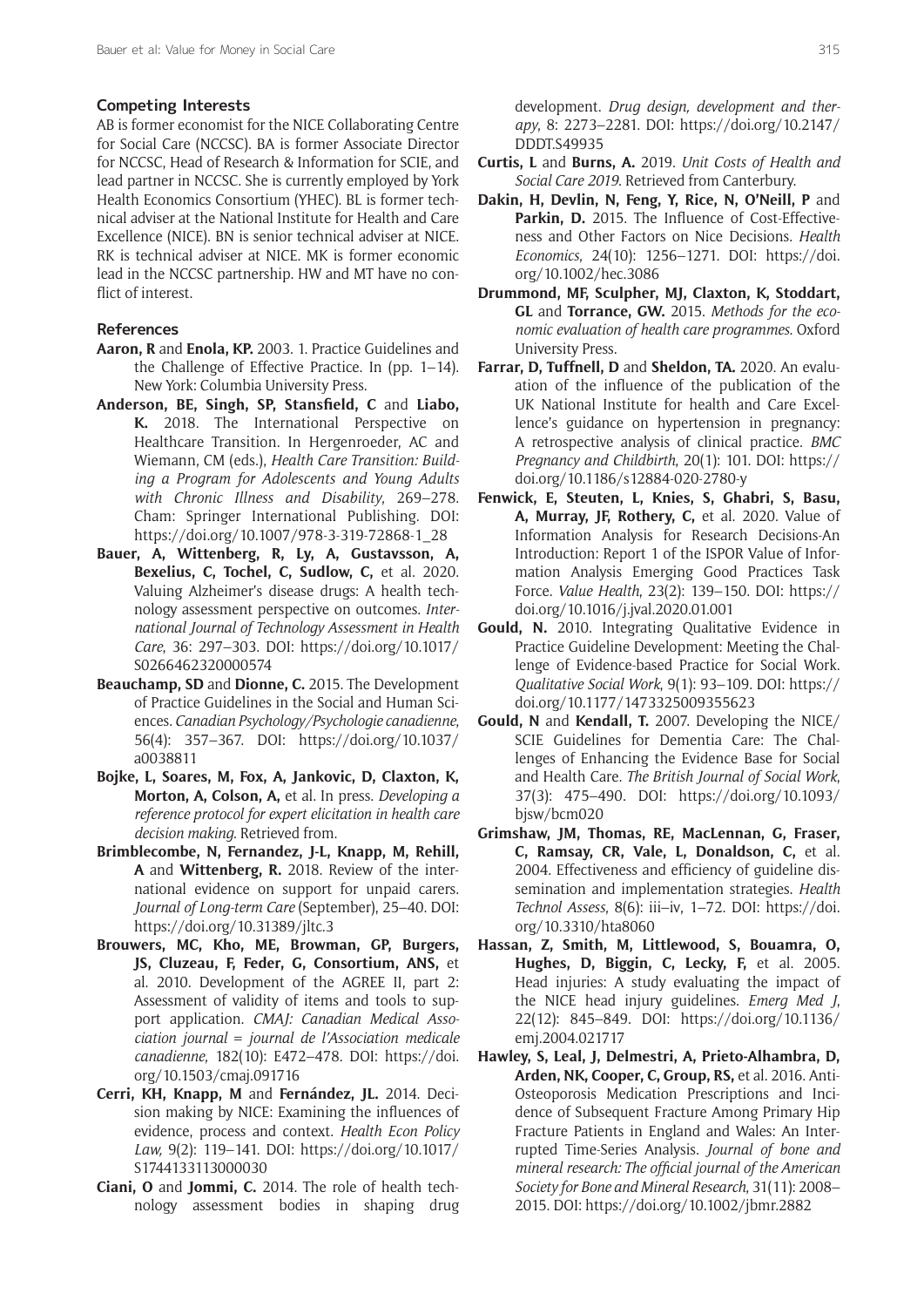- **Knapp, M, Manthorpe, J, Mehta, A, Challis, D, Glendinning, C, Hastings, G, Netten, A,** et al. 2010. Developing the evidence base for adult social care practice: The NIHR School for Social Care Research. *Journal of Care Services Management*, 4(2): 167–179. DOI: [https://doi.org/10.1179/1750168](https://doi.org/10.1179/175016810X12670238442101) [10X12670238442101](https://doi.org/10.1179/175016810X12670238442101)
- **Leng, G.** 2019. Working together to integrate adult social care.
- **Makady, A, van Veelen, A, Jonsson, P, Moseley, O, D'Andon, A, de Boer, A, Goettsch, W,** et al. 2018. Using Real-World Data in Health Technology Assessment (HTA) Practice: A Comparative Study of Five HTA Agencies. *PharmacoEconomics*, 36(3): 359–368. DOI: <https://doi.org/10.1007/s40273-017-0596-z>
- **Matthew Owen, H** and **Jeffrey, MJ.** 2003. 5. Clinical Guidelines and Evidence-Based Practice in Medicine, Psychology, and Allied Professions. In (pp. 83–107). New York: Columbia University Press. DOI: [https://](https://doi.org/10.7312/rose12310-005) [doi.org/10.7312/rose12310-005](https://doi.org/10.7312/rose12310-005)
- **NHS Digital.** 2020. 2019-20 Reference Costs Collection. *Reference Costs (Ref Costs).* Retrieved from [https://digital.nhs.uk/data-and-information/](https://digital.nhs.uk/data-and-information/data-collections-and-data-sets/data-collections/reference-costs) [data-collections-and-data-sets/data-collections/](https://digital.nhs.uk/data-and-information/data-collections-and-data-sets/data-collections/reference-costs) [reference-costs.](https://digital.nhs.uk/data-and-information/data-collections-and-data-sets/data-collections/reference-costs)
- **NICE.** 2015a. Dementia, disability and frailty in later life mid-life approaches to delay or prevent onset. *NICE guideline [NG16]*. Retrieved from [https://www.nice.](https://www.nice.org.uk/guidance/ng16) [org.uk/guidance/ng16.](https://www.nice.org.uk/guidance/ng16)
- **NICE.** 2015b. Home care: Delivering personal care and practical support to older people living in their own homes. *NICE guideline [NG21]*. Retrieved from <https://www.nice.org.uk/guidance/ng21>.
- **NICE.** 2015c. Older people with social care needs and multiple long-term conditions. *NICE guideline [NG22]*. Retrieved from [https://www.nice.org.uk/guidance/](https://www.nice.org.uk/guidance/ng22) [ng22](https://www.nice.org.uk/guidance/ng22).
- **NICE.** 2015d. Older people: independence and mental wellbeing. *NICE guideline [NG32]*. Retrieved from <https://www.nice.org.uk/guidance/ng32>.
- **NICE.** 2015e. Transition between inpatient hospital settings and community or care home settings for adults with social care needs. *NICE guideline [NG27]*. Retrieved from [https://www.nice.org.uk/guidance/](https://www.nice.org.uk/guidance/ng27) [ng27](https://www.nice.org.uk/guidance/ng27).
- **NICE.** 2016a. Autism spectrum disorder in adults: diagnosis and management. *Clinical guideline [CG142]*. Retrieved from [https://www.nice.org.uk/guidance/](https://www.nice.org.uk/guidance/cg142/) [cg142/](https://www.nice.org.uk/guidance/cg142/).
- **NICE.** 2016b. Mental health problems in people with learning disabilities: Prevention, assessment and management. *NICE guideline [NG54]*. Retrieved from <https://www.nice.org.uk/guidance/ng54>.
- **NICE.** 2017. *Intermediate care including reablement.* NICE guideline [NG74]. Retrieved from [https://www.nice.](https://www.nice.org.uk/guidance/ng74) [org.uk/guidance/ng74](https://www.nice.org.uk/guidance/ng74).
- **NICE.** 2018a. Care and support of people growing older with learning disabilities. *NICE guideline [NG96]*. Retrieved from [https://www.nice.org.uk/guidance/](https://www.nice.org.uk/guidance/ng96) [ng96](https://www.nice.org.uk/guidance/ng96).
- **NICE.** 2018b. Decision-making and mental capacity. *NICE guideline [NG108]*. Retrieved from [https://www.](https://www.nice.org.uk/guidance/ng108) [nice.org.uk/guidance/ng108.](https://www.nice.org.uk/guidance/ng108)
- **NICE.** 2018c. Dementia: assessment, management and support for people living with dementia and their carers. *NICE guideline [NG97].* Retrieved from [https://www.nice.org.uk/guidance/ng97.](https://www.nice.org.uk/guidance/ng97)
- **NICE.** 2018d. Learning disabilities and behaviour that challenges: service design and delivery. *NICE guideline [NG93]*. Retrieved from [https://www.nice.org.](https://www.nice.org.uk/guidance/ng93) [uk/guidance/ng93](https://www.nice.org.uk/guidance/ng93).
- **NICE.** 2019a. End of life care for adults: Service delivery. *NICE guideline [NG142]*. Retrieved from [https://](https://www.nice.org.uk/guidance/NG142/) [www.nice.org.uk/guidance/NG142/.](https://www.nice.org.uk/guidance/NG142/)
- **NICE.** 2019b. NICE impact adult social care. Retrieved from [https://www.nice.org.uk/Media/Default/About/](https://www.nice.org.uk/Media/Default/About/what-we-do/Into-practice/measuring-uptake/nice-impact-adult-social-care.pdf) [what-we-do/Into-practice/measuring-uptake/nice](https://www.nice.org.uk/Media/Default/About/what-we-do/Into-practice/measuring-uptake/nice-impact-adult-social-care.pdf)[impact-adult-social-care.pdf.](https://www.nice.org.uk/Media/Default/About/what-we-do/Into-practice/measuring-uptake/nice-impact-adult-social-care.pdf)
- **NICE.** 2020a. Adults with complex needs: social work interventions including assessment, care management and support [GID-NG10145]. Retrieved from [https://www.nice.org.uk/guidance/](https://www.nice.org.uk/guidance/indevelopment/gid-ng10145) [indevelopment/gid-ng10145.](https://www.nice.org.uk/guidance/indevelopment/gid-ng10145)
- **NICE.** 2020b. Advocacy services for adults with health and social care needs. *In development [GID-NG10156]*. Retrieved from [https://www.nice.org.uk/guidance/](https://www.nice.org.uk/guidance/indevelopment/gid-ng10156/documents) [indevelopment/gid-ng10156/documents.](https://www.nice.org.uk/guidance/indevelopment/gid-ng10156/documents)
- **NICE.** 2020c. Developing NICE guidelines: the manual. Retrieved from [https://www.nice.org.uk/process/](https://www.nice.org.uk/process/pmg20/chapter/introduction-and-overview) [pmg20/chapter/introduction-and-overview](https://www.nice.org.uk/process/pmg20/chapter/introduction-and-overview).
- **NICE.** 2020d. Integrated health and care for people who are homelessthrough being roofless. *In development [GID-NG10170]*. Retrieved from [https://www.nice.](https://www.nice.org.uk/guidance/indevelopment/gid-ng10170/consultation/html-content) [org.uk/guidance/indevelopment/gid-ng10170/](https://www.nice.org.uk/guidance/indevelopment/gid-ng10170/consultation/html-content) [consultation/html-content.](https://www.nice.org.uk/guidance/indevelopment/gid-ng10170/consultation/html-content)
- **NICE.** 2020e. NICE publishes updated principles. Retrieved from [https://www.nice.org.uk/news/](https://www.nice.org.uk/news/article/nice-publishes-updated-principles) [article/nice-publishes-updated-principles](https://www.nice.org.uk/news/article/nice-publishes-updated-principles).
- **NICE.** 2020f. Safeguarding adults in care homes. [C] Tools to support recognition and reporting of safeguarding concerns. *Draft for consultation*. Retrieved from [https://www.nice.org.uk/guidance/gid-ng10107/](https://www.nice.org.uk/guidance/gid-ng10107/documents/evidence-review-3) [documents/evidence-review-3](https://www.nice.org.uk/guidance/gid-ng10107/documents/evidence-review-3).
- **NICE.** 2020g. Safeguarding adults in care homes. *In development [GID-NG10107]*. Retrieved from [https://](https://www.nice.org.uk/guidance/indevelopment/gid-ng10107/) [www.nice.org.uk/guidance/indevelopment/](https://www.nice.org.uk/guidance/indevelopment/gid-ng10107/) [gid-ng10107/](https://www.nice.org.uk/guidance/indevelopment/gid-ng10107/).
- **NICE.** 2020h. Supporting adult carers. *NICE guideline [NG150]*. Retrieved from [https://www.nice.org.uk/](https://www.nice.org.uk/guidance/NG150) [guidance/NG150.](https://www.nice.org.uk/guidance/NG150)
- **NICE.** 2020i. Who can register as a stakeholder? Retrieved from [https://www.nice.org.uk/get-involved/register](https://www.nice.org.uk/get-involved/register-as-a-stakeholder/who-can-register-as-a-stakeholder)[as-a-stakeholder/who-can-register-as-a-stakeholder.](https://www.nice.org.uk/get-involved/register-as-a-stakeholder/who-can-register-as-a-stakeholder)
- **Sculpher, M** and **Palmer, S.** 2020. After 20 Years of Using Economic Evaluation, Should NICE be Considered a Methods Innovator? *Pharmaco Economics*, 38(3): 247–257. DOI: [https://doi.](https://doi.org/10.1007/s40273-019-00882-6) [org/10.1007/s40273-019-00882-6](https://doi.org/10.1007/s40273-019-00882-6)
- **Social Care Institute for Excellence.** 2020. NICE Collaborating Centre for Social Care.